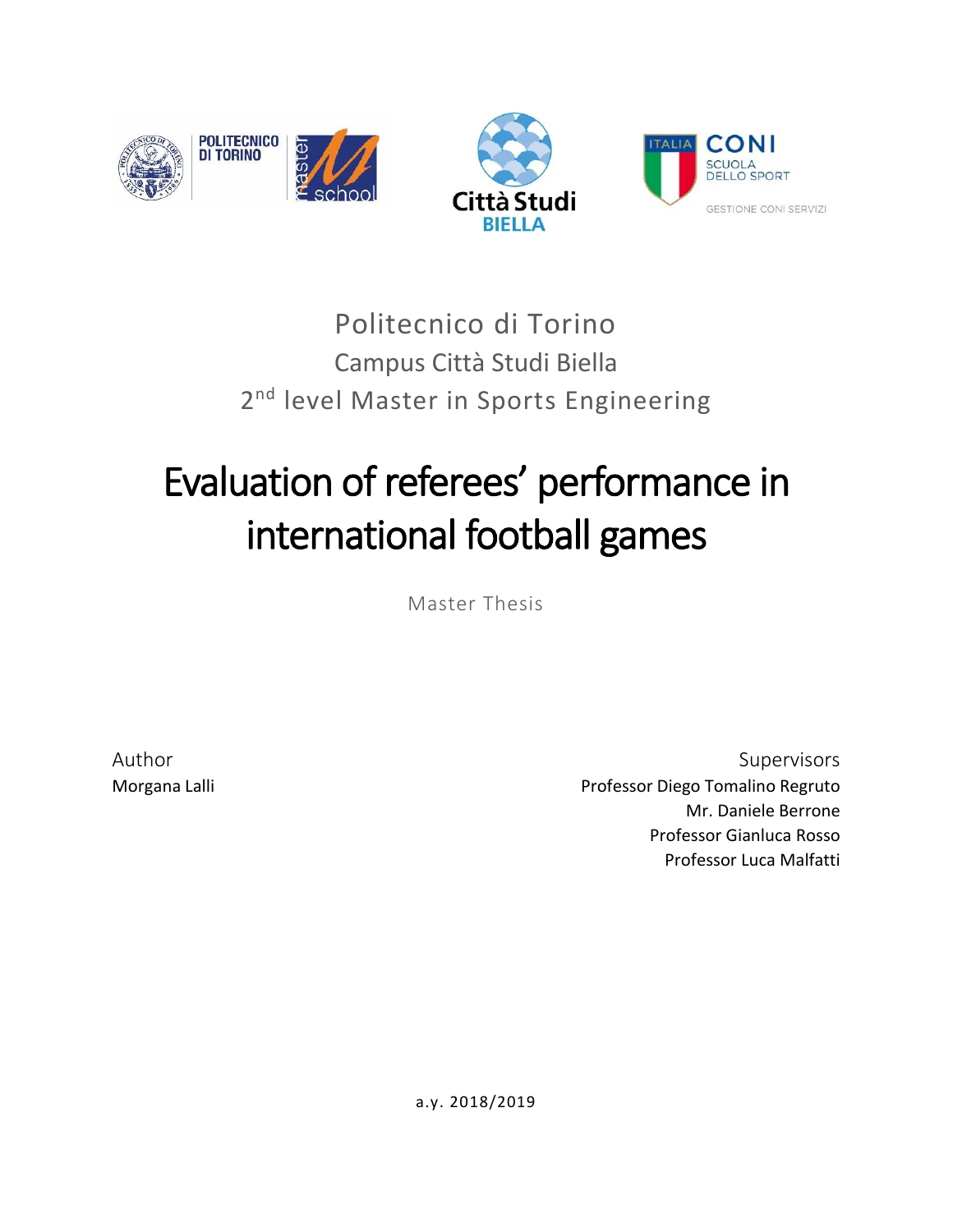## Table of contents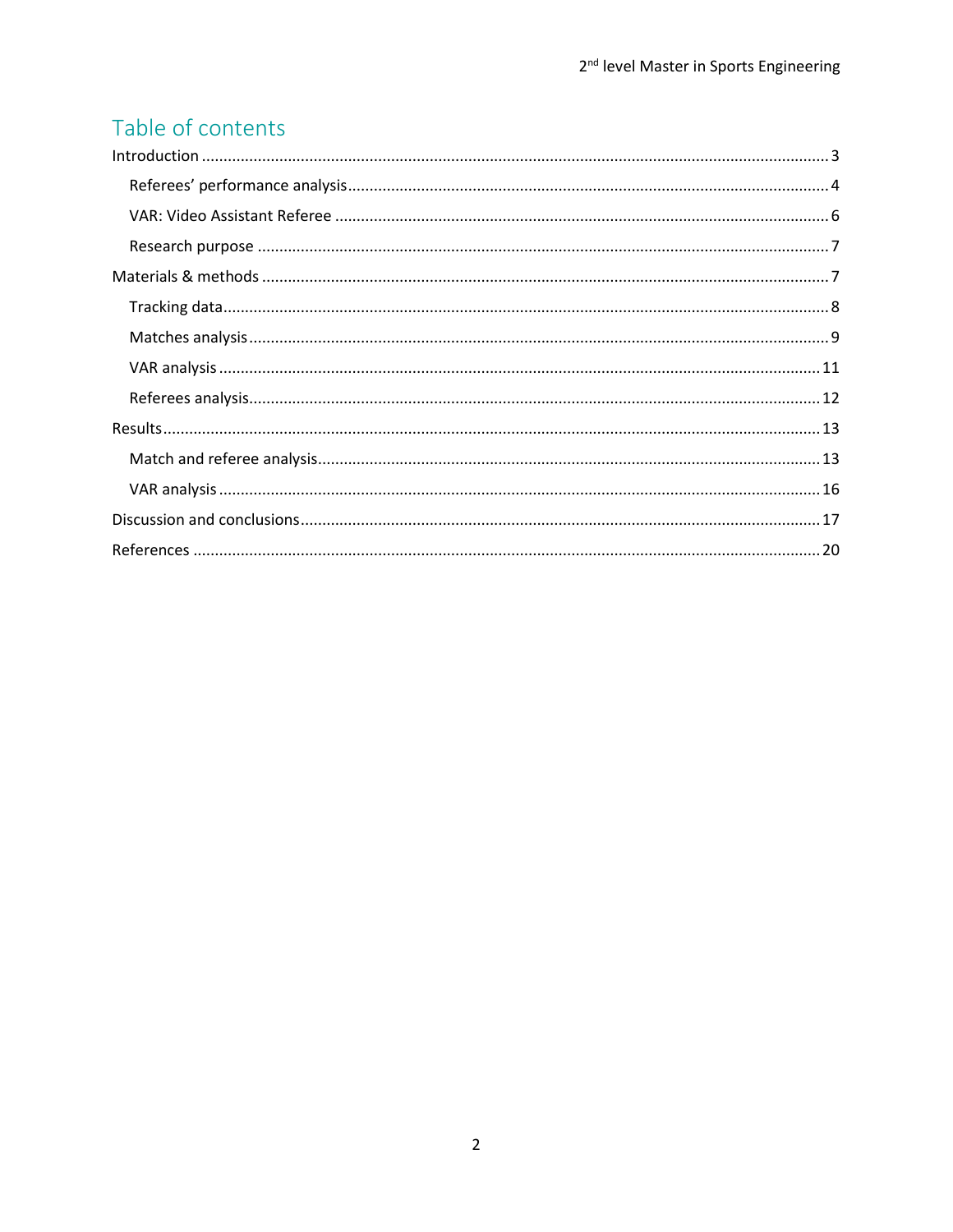## <span id="page-2-0"></span>Introduction

Football is one of the most loved and played game all over the world. According to the International Football Association Board (IFAB), that establishes the laws of the game, its strength lies in the way it is played. Indeed, the game rules are the same for all football matches throughout the world, from the FIFA World Cup™ Final to a game between children in a remote village. This unique mode of playing is a chance which must be taken advantages of for the *good football* everywhere [1].

Rules are fundamental to keep the game 'fair', to preserve the sporting spirit, to create a safe environment for the players and to produce a beautiful game for fans. As reported on IFAB website: "The best matches are those where the referee is rarely needed as the players play with respect for each other, the match officials and the Laws. The integrity of the Laws, and the referees who apply them, must always be protected and respected. All those in authority, especially coaches and team captains, have a clear responsibility to the game to respect the match officials and their decisions" [1].

Moreover, on IFAB website, it is possible to read: "Football's Laws are relatively simple, compared to other team sports, but as many situations are 'subjective' and referees are humans (and thus make mistakes) some decisions will inevitably cause debate and discussion. For some people, this discussion is part of the game's enjoyment and attraction but, whether decisions are right or wrong, the 'spirit' of the game requires that referees' decisions are always respected" [1]. To prevent discussions and make the decision less subjective as possible, over the Laws of the game which explain the behavior of officials in the match, IFAB has an entire specific and extra section for referees, a practical guideline for match officials.

Therefore, those statements underline how much the referee role is crucial – being the *judge of the game* – because on one hand he is exposed to criticisms for his choices and on the other hand he must be wellprepared, both psychology and physically, in order to take reliable and split-second decisions. Moreover, refereeing activities at highest levels must grow continuously, keep up with the demands of the modernday football games [11]. Consequently, the evaluation of referees' performance by referee governing bodies is a very important point.

Love for the game and knowledge of the rules are not the only things necessary to become a referee at national or international level. For example, the Fédération Internationale de Football Association (FIFA) runs several specific tests on field to evaluate the official's fitness level; they must pass these tests every season, e.g. performing a  $2 \times 50$  m and  $2 \times 200$  m sprint tests, followed by a 12 min run [8]. Also many aspects of officials' behavior tests are evaluated, throughout psychological tests. For the evaluation of referees' performance, as reported in Regulations on the Organization of Refereeing in FIFA Member Associations, "the Referees Committee shall establish a Referee Assessor panel to analyze the performance of the Referees in the matches in their category. [...] Consequently, the Referees Committee shall establish a Referee report template to record the relevant information and marks of the Referees." [2]. So, for each referee, a qualitative assessment of his performance must be done.

The criteria on which referees are evaluated, and on which talented officials are identified, are [2]:

- Age;
- Physical conditions;
- Technical skills;
- Psychological preparation;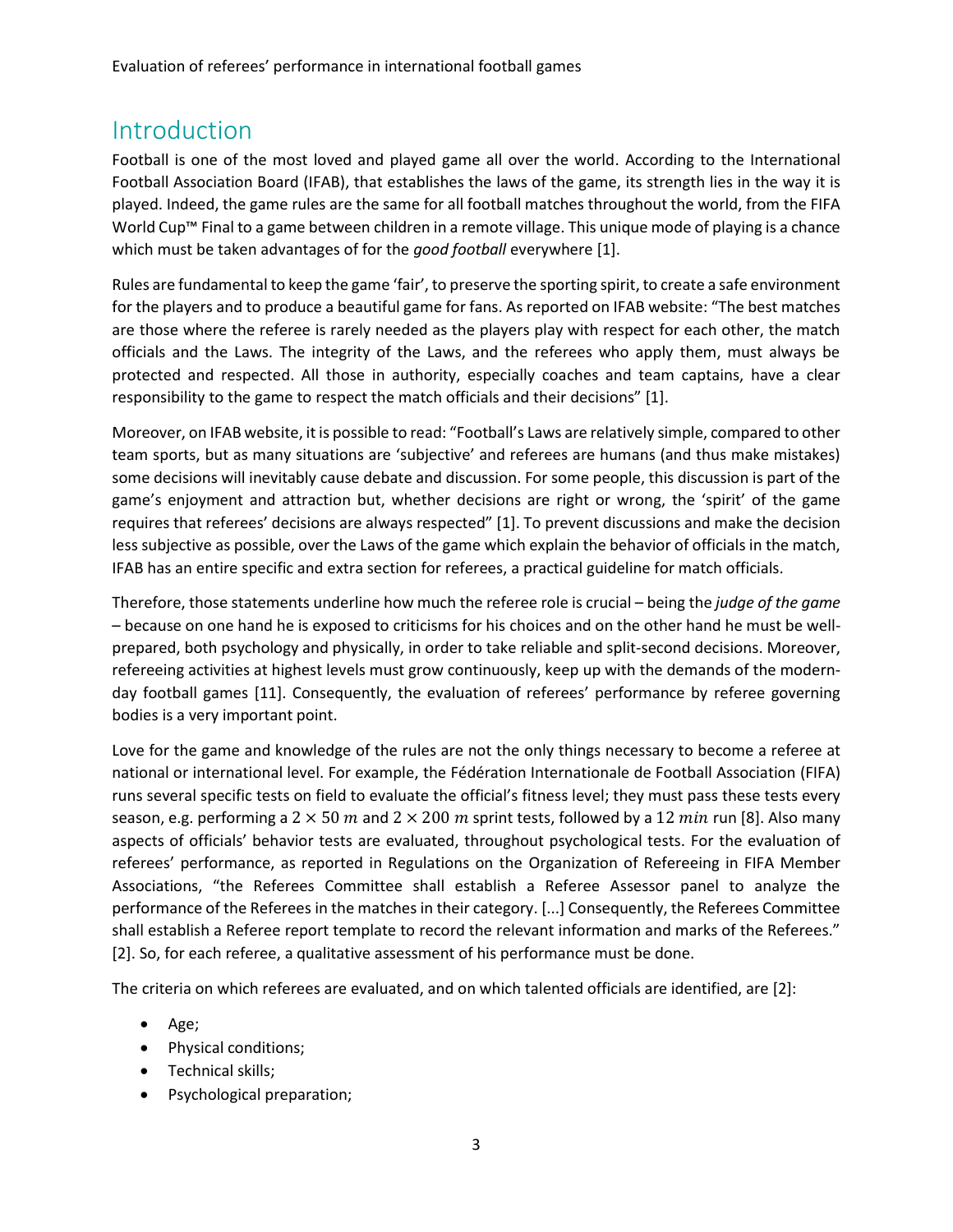- Health;
- Education.

Also considering another one of the greatest football organizations, the Union of European Football Association (UEFA), the same attention is put on refereeing activity. Indeed, due to the speed and fast movements of today's top-level football players [5] and due to the constant growth of media attention on field's actions, UEFA requires to its referees to [11]:

- Be well-prepared on the laws of the game;
- Have high level of physical fitness and tactical acumen;
- Have the mental strength to endure pressure;
- Be able to take split-second and reliable decisions.

As FIFA Referees Committee, also UEFA Referees Committee deals, promotes and supports refereeing activities. It manages two major referee gatherings each year, one of them before the new season, focused on fitness training and preparation. Fitness tests are used by national and international referee governing bodies as part of the match selection criteria for the following seasons [7]. Fitness level, analysis on match situations and reliability of decision-making are mainly considered during the gathering courses, promoting the exchange of knowledges among referees. These courses are based primarily on intensive and continuative training sessions over also on the analysis of video recordings for the decision-making process [11].

#### <span id="page-3-0"></span>Referees' performance analysis

To a football referees it is required to keep up with play to ensure optimal positions for his key-decision making role [7]. FIFA, in Law of the Game, gives some general suggestions to referees for their positioning and conduct in different situations, as: "The best position is one from which the referee can make the right decision. All recommendations about positioning are based on probabilities and must be adjusted using specific information about the teams, the players and events in the match up to that point" [12]. On the other hand, it must be considered that is not possible to analyze performance without considering the rhythm of the match; a referee's lower physical performance could indeed be balanced out by official's experience and capacity to foresee the game.

Concerning this and the extreme pressure of thousands of fans and players under which referees must take spilt-second decisions, Pierluigi Collina, voted World's Best Referee of the Year six times, replays:

"*As a referee you have to be very self-confident. And you have to make sure you do everything you can to be perfectly prepared for the job. [...] For a referee, preparation means a lot of things, not just exercising, not just knowing the rules of the game. [...] Also, it is very important to improve your own performance, particularly if you're aiming to stay ahead of the pack."* He says. "*One of the things that have really changed in football is speed. In thirty years, it more or less tripled. [...] Tactics have changed completely. So as a referee, you need to know exactly where you have to be in order to make a good decision. And if you're going to be in the right place at the right time, you have to be able to anticipate what's going to happen. [...] During the match you mostly draw on your concentration and your experience*" [3].

With respect to the referee's physical preparation, researches do not agree on which are the key parameters to assess the performance, even if some elements are common in different studies; the most important and common key parameters are: speed (especially the amount of high intensity running  $(HIR)$ )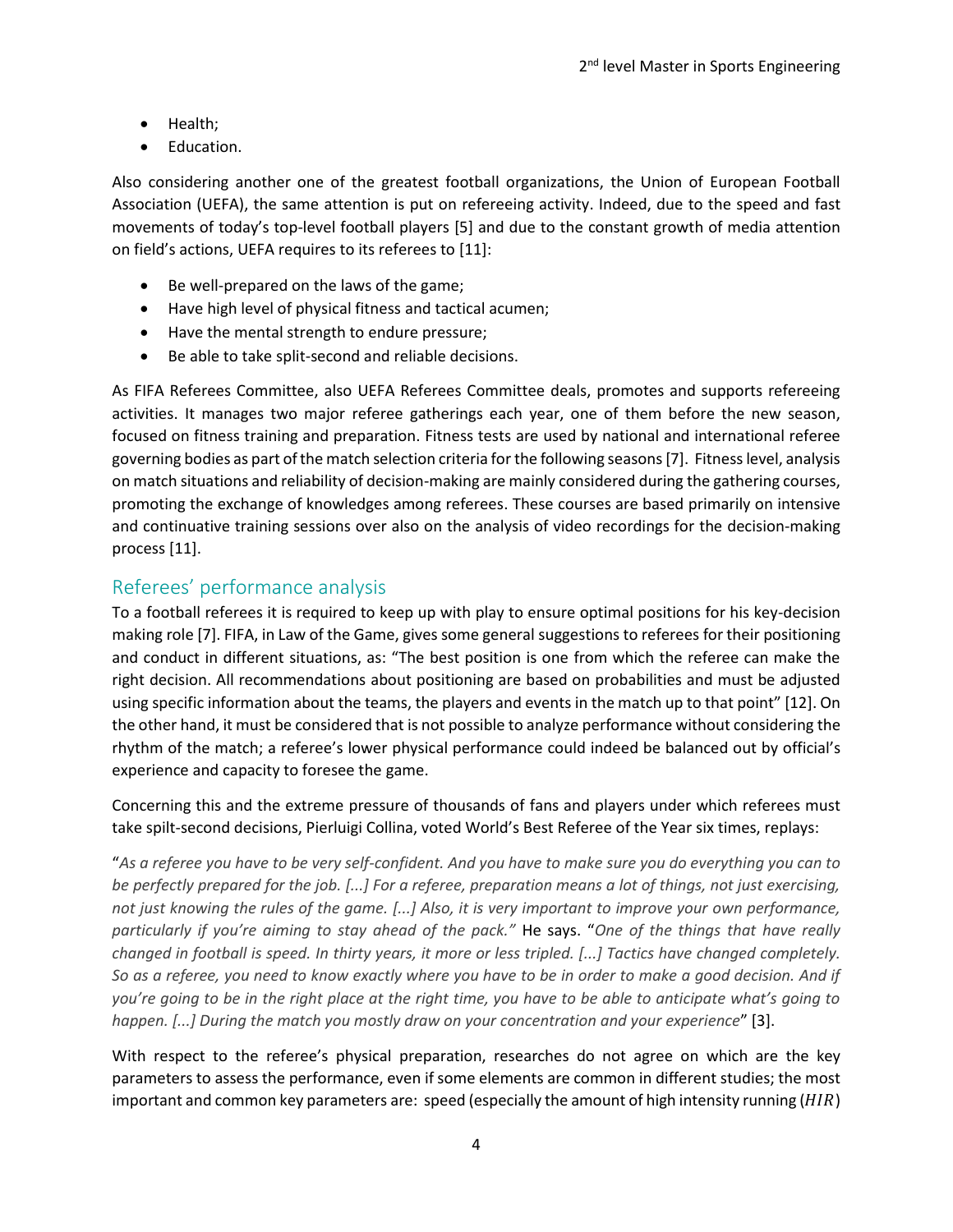[5, 8, 10]), total distance covered [5, 8, 10], referee distance from infringements [10], aerobic energy production and heart rate ( $HR$ ). Collecting these data, it is possible to evaluate the performance looking at how they change in time, interpreting them as index of fatigue; obviously high match-to-match variability of the key features ad age-related physical decline must be considered when interpreting physical performances [7]. However other studies [9 – 10] investigate and suggest that clever positioning and anticipation of future events are fundamental elements to evaluate referee's performance. Moreover, the profiling of officials' match activity should be made in the context of the players' acts.

Referee governing bodies does not examine officials during regular matches but in specific test locations. This is correlated with the needs of the committees to evaluate referees' performances before the beginning of the seasons and choose the trained and more prepared officials for future games. Even if studies have shown that these tests used by FIFA and UEFA are not strictly correlated with match activities [5, 6, 8]. Some recent fitness tests introduced by FIFA, based on intensive and repetitive training session, are more appropriate for officials' preparation [5, 7]. A large amount of overall training time is spent by football officials developing their physical ability, since researches proved that high-intensity (>85% maximal heart rate) training protocols are effective for improving fitness and match running performance [7]. However, the performance standards of these tests have not been totally validated and the scientific basis behind them is not clear.

Besides, it must be considered that, even if some researches evaluate referees' performance in regular matches, this is generally done throughout quite invasive methodologies. The main ones of them are:

- Heart rate  $(HR)$  monitoring, expressing performance behavior as a percentage of maximal heart rate ( $HR_{max}$ ) [4 – 6, 10]. This is measured with HR chest strap that referee has to wear during all the match;
- Finger-prick blood samples at the end of each time to analyzed lactate and glucose concentration [6, 10];
- Video recording of officials' performance from which distance run, speed and  $HIR$  trends are extracted [4, 5, 6, 8, 10]. Moreover, from videos and questionnaires the decisions made by the match officials are analyzed.  $[4 - 6, 8 - 10]$ .

Results obtained in this way show than top-class referees have not constant performances and they experience fatigue during the game, in different phases and not only in the end  $[4 - 10]$ . It has been observed that the total distance covered during matches is not the best index of physical load imposed on the officials; better ones are the amount of high intensity work (related to  $HIR$ ) and  $HR_{max}$  [4 – 10].  $HR$  is strictly related to physical stress since it is an index of oxygen transport and muscles' activity.

Nonetheless these parameters are partially affected by the contest in which they are measured; Helsen and Bultynck [5] have shown that  $HR$  is conditionate by psychological component and 'stress hormones' as adrenaline. Indeed, pre-match HR is much higher (about 10% of  $HR_{max}$ ) than HR before the begging of second half; this difference is not totally due to the warming-up because, both before the kick-off and during the break, referees have to go back in the dressing room for the same amount of time [5].

Even the amount of HIR could not be the best parameter to quantify official's activity all over the match. Truly, it is evaluated on the entire match and it is not automatically correlated to the official's positioning and speed at the moments of infringement.  $HIR$  also does not consider the circumstances in which referee whistles; for example, a skilled referee with strong ability to foresee the game, can jogging all the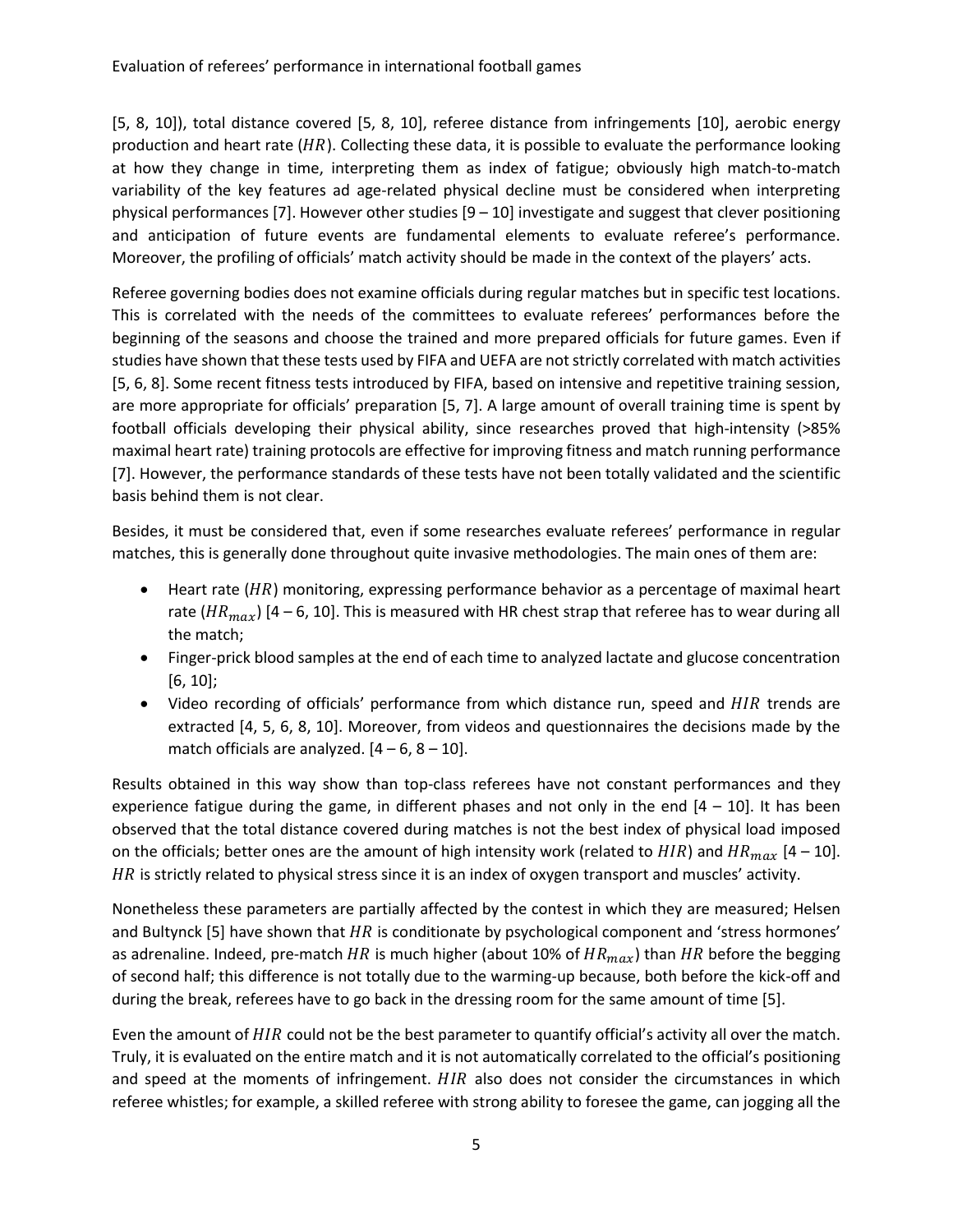time and starts running only when needed, whistling with an unobstructed view. An official is expected to be close to the game and to follow it without interfering [5]. In this case his amount of  $HIR$  can be lower than the one of other referees but this is not a sign of a worse performance. Kinematic activity profiles of top-class officials can be influenced by the distance covered by the ball [4]; then "slow matches" could affect the evaluation of referee' performance if it is only based on the amount of  $HIR$ . Other studies [10] support this interpretation, underlining that the total distance covered could be affected by a clever position of the referee; Therefore, low distance traveled is not automatically a bad performance [10].

 $HIR$  Is generally obtained from video recording of the games, but also referee's positions, distance covered and speed are extracted from them [5, 8, 10]. In particular cases [8, 13] a bi-dimensional photogrammetric system with fixed camera is used to ensure high-resolution of data; the displacement and linear velocity of the referee is computed with spline polynomial functions, but more reliable data can be obtained using specific tracking algorithms [13]. Specific cameras placed to cover the whole field, allow indeed to obtain the positions of the referee, the players and the ball in a non-invasive way. This fact is very important because the data are extracted without being influenced by any psychological effect, since the referee is not aware that his performance is recorded.

All researches now are focused on the analysis of physical performance and fatigue management as well on the accuracy of the decision-making of the referees, but they do not generally consider the relative conditions of the referees. For example, they do not take into account the obstacles in officials' view as well as the potential usage of VAR system, a specific support in refereeing.

#### <span id="page-5-0"></span>VAR: Video Assistant Referee

In the modern-day football, since 2016, IFAB has approved the usage of the Video Assistant Referee system (VAR). This is a hawk-eye system that allow to review specific game actions during the match from which referee can modify his judgment in case of error. This system is already widely used in other sports, demonstrating to improve the reliability and accuracy of arbitration judgements [18]. Unlike other sports (e.g. tennis), football is subjected to a certain degree of uncertainty in establishing infringements; for this reason the introduction of VAR system has been widely criticized [14]. Truly, VAR has caused conflicting opinions [15]; on one hand there is someone who see in it a system to reduce the possibility of errors committed in the field while, on the other hand, there is someone else who see in VAR a killer of the emotion related to football games [15, 18].

The usage of VAR in football, as indicated by IFAB, was introduced to "correct clearly incorrect decisions or report serious unseen events to the referee" [16]. The system is based on a set of several cameras placed to cover the entire playing field; they record the game, broadcasting the data in streaming to a staff of expert football referees, composed by one VAR and three Assistant VARs (AVAR) [16]. After an event occurs, or if requested by the on-pitch referee, the VAR team checks the action and informs by earpiece the on-pitch official with the suggested measure. Then, stopping the game, the referee can either directly apply the suggestion or recheck the action through a specific monitor on the pitch's side line, confirming or changing his previous decision [16].

The infringements for which VAR is used are related to goals, penalties, direct expulsions and exchanges of people [16]. Another strong critique to this system, besides increasing the down time of the game, is its only partial 'automatization'. VAR is still based on 'human eye' and so the error possibilities is not totally avoided. [17].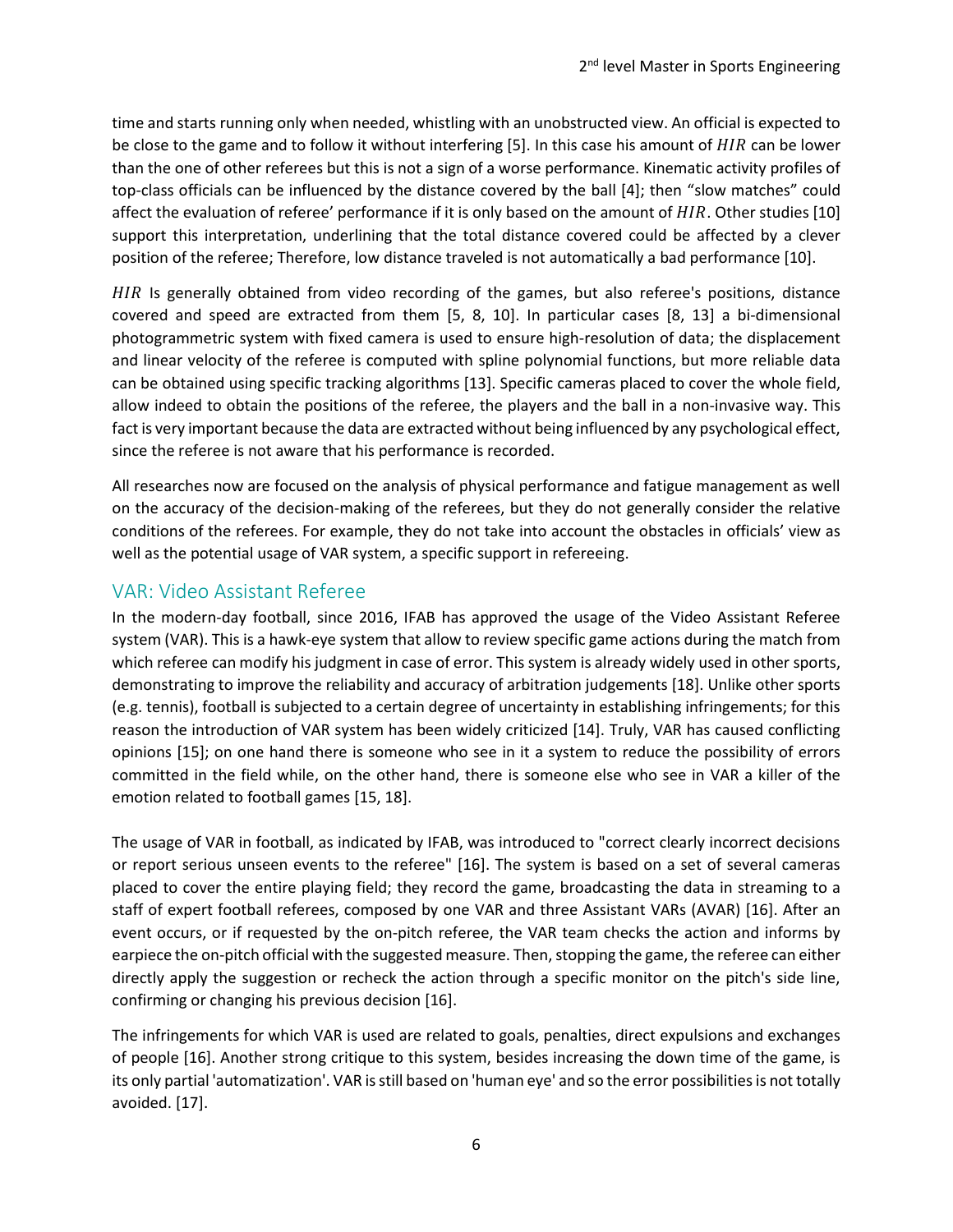Despite these criticisms, FIFA tested the system in the 2016 FIFA Club World Cup Japan and after some further examinations decided to adopt VAR in 2018 FIFA World Cup Russia, supported above all by its president Gianni Infantini. In fact, before the 2018 FIFA World Cup, he stated:

*"I am, of course, very much in favour of the introduction of VAR: I was very sceptical two years ago, but we tried and saw that it works. The statistics say that we have gone from 93% of referees' decisions accuracy to around 99%. If we want the best football competition in the world to be arbitrated in the best possible way, we must help the referees and certainly with the VAR we can do it"* [19].

Additionally, even the sport scientist and training expert for UEFA, Professor Werner Helsen, who was asked to investigate on VAR, underlined its benefits saying: "it's changing refereeing, it's changing the game" [14].

Despite the forecasts, given its recent introduction, there is no researches on how and how much the introduction of VAR modifies the football arbitration.

#### <span id="page-6-0"></span>Research purpose

The performance evaluation and fatigue management of the referees in international games is a point of great interest, since it is where the maximum performances are required.

The aim of this work is to realize a simple method for the evaluation of the physical performance of referees in international games, analyzing the data collected in a non-invasive way of the matches of a given season. Total distance covered, speed, positioning and their changes during the game are described, as well as the conditions of the referee when he whistles. To *quantify* the performance assessments, the variability of the performances among referees and the "mean referee of the season" are extracted; the last one is obtained averaging the data of the all studied parameters. Thus the behaviour of individual referees is compared whit the one of the virtual official representing the "mean referee of the season" and an assessment is made. Finally, this work aims to esteem the impact of the introduction of VAR in football, evaluating if and how much it affects referee's behaviour and judgment.

This work was carried out at the Deltatre company during the curricular internship of the 2<sup>nd</sup> level Master in Sports Engineering of the Politecnico di Torino. It was conducted under the supervision of Mr. Daniele Berrone (Deltatre) and Professor Diego Regruto Tomalino (Politecnico di Torino), with the support of Professor Gianluca Rosso and Professor Luca Malfatti, of the Italian start-up Quant4Sport. Especially, the analyses were carried out thanks to a database of real data of international level football matches provided by Deltatre company, which have been properly anonymized.

## <span id="page-6-1"></span>Materials & methods

To evaluate the referees' performances, forty-six male international referees (40  $\pm$  4 years old, 181.5  $\pm$  4 cm height and 77  $\pm$  5 kg weight), with different degree of experience at international level (10  $\pm$  3 years) and hundred and forty-eight matches have been analyzed. From these data, both physical condition and technical skills of the referee have been examined [5,  $7 - 10$ ], looking at the total distance covered, the mean speed and the behavior of referee during the infringements [5, 8, 10]. Therefore, the trends of the speed and distance of the referee from the ball have been computed taking into account the number of players placed in the official's field of view. These parameters have been considered as indices of the "conditions" of the referee when he whistles an infringement, evaluating his behavior in the key moments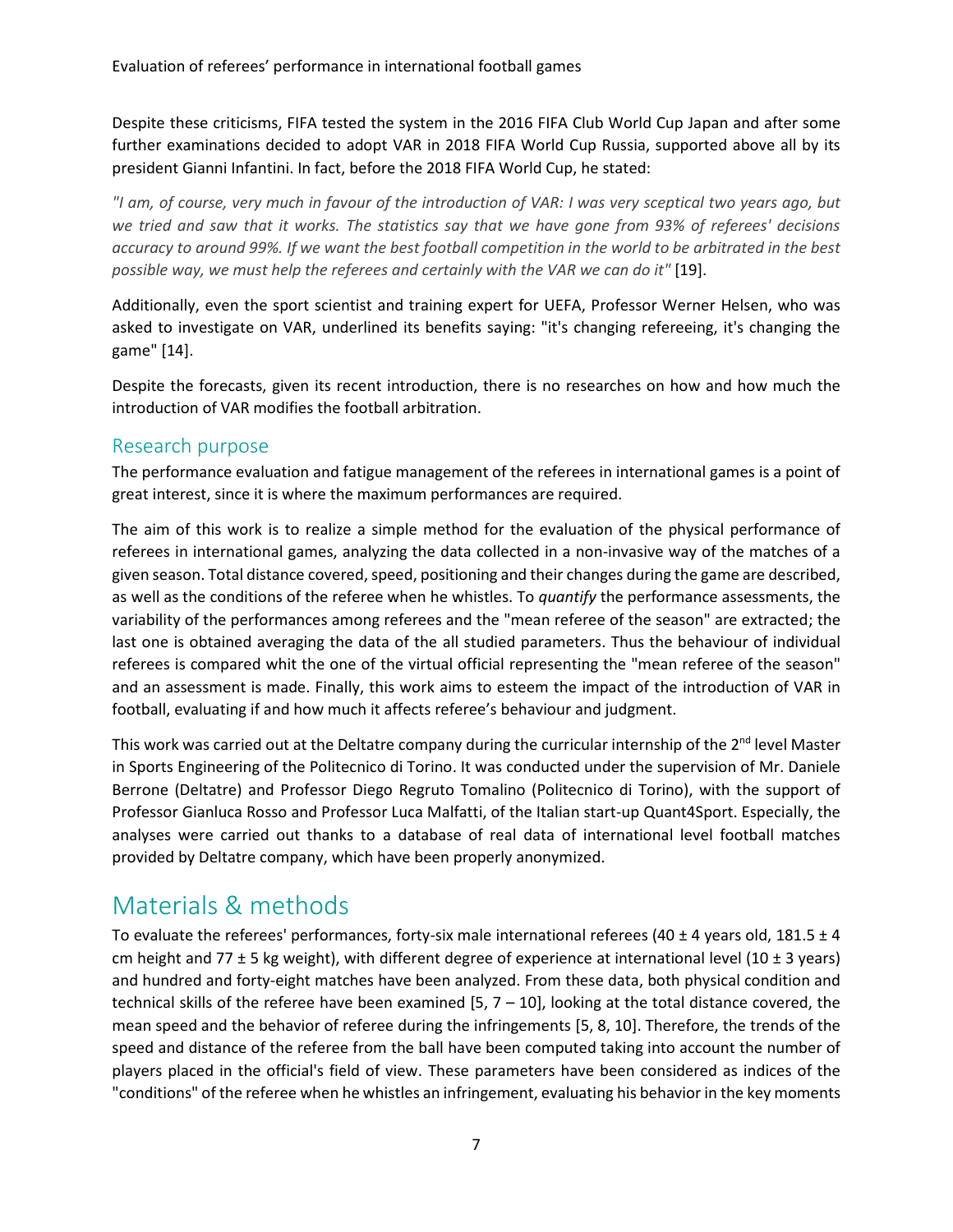of the game and his fatigue management  $[7, 9 - 10]$ . The events studied are fouls, whistle-breaks and offsides, even if in offsides a key role is taken by assistant referees.

#### <span id="page-7-0"></span>Tracking data

The information needed for this work has been extracted from data obtained recording the games through a tracking system, with the referees and the players not wearing any equipment and so without changing their behavior [8, 13]. This system is made up of two sets of cameras (each one consisting of three cameras), installed on the stands to have a clear view of the entire field. This system is semiautomatic and requires an initial calibration for matching the objects to track (ball, players and referees); then, it automatically maintains the tracking by itself. The pitch origin is set at the middle of the field: the X axis along the field edge lines and the Y axis parallel to the goal lines, as showed in the picture below (figure 1). Moreover, only for the ball, the Z component is determined as the over-elevation with respect to the pitch's height; the measure of Z is based on the stereoscopic effect or by algorithms, relating to the chosen provider. All the coordinates are provided in centimeters (e.g. the standard pitch size is 10500x6800 cm).



Figure 1. Tracking system: how it is placed the Cartesian reference system.

The raw data, returned by the tracking system, must be scrubbed because they can be affected by multiple errors. Indeed each object is compared with the same object of the previous frames and the position series are resampled, filtering the less significant measures. Then the objects are classified as reliable or unreliable. This operation considers also a possible mismatch between the tracking data of two players due, for example, to a collision. If the data of an object are considered unreliable or if there is a momentary loss of them, due to an error in the video recognition or to a delay of the operator in reacting to the changes, a gap in the positions of the objects is generated. This gap can be bridge only in some cases, reprocessing the measures collected backwards and assigning the data correctly to the players. Then the files with the reliable tracking data are produced. These are a set of tracking frame files (25 per second), consisting of lists of the tracked objects (ball, players and referees) and the timing in which these data were collected.

In parallel with the tracking of the positions, through gathering information, there is the creation of another file. In this file, all the events of the match and the main (summary) information are chronologically collected specifying the event's type, the position of the ball and the players involved as well as the event's timing. Knowing the timing of an event it is possible to match the tracking information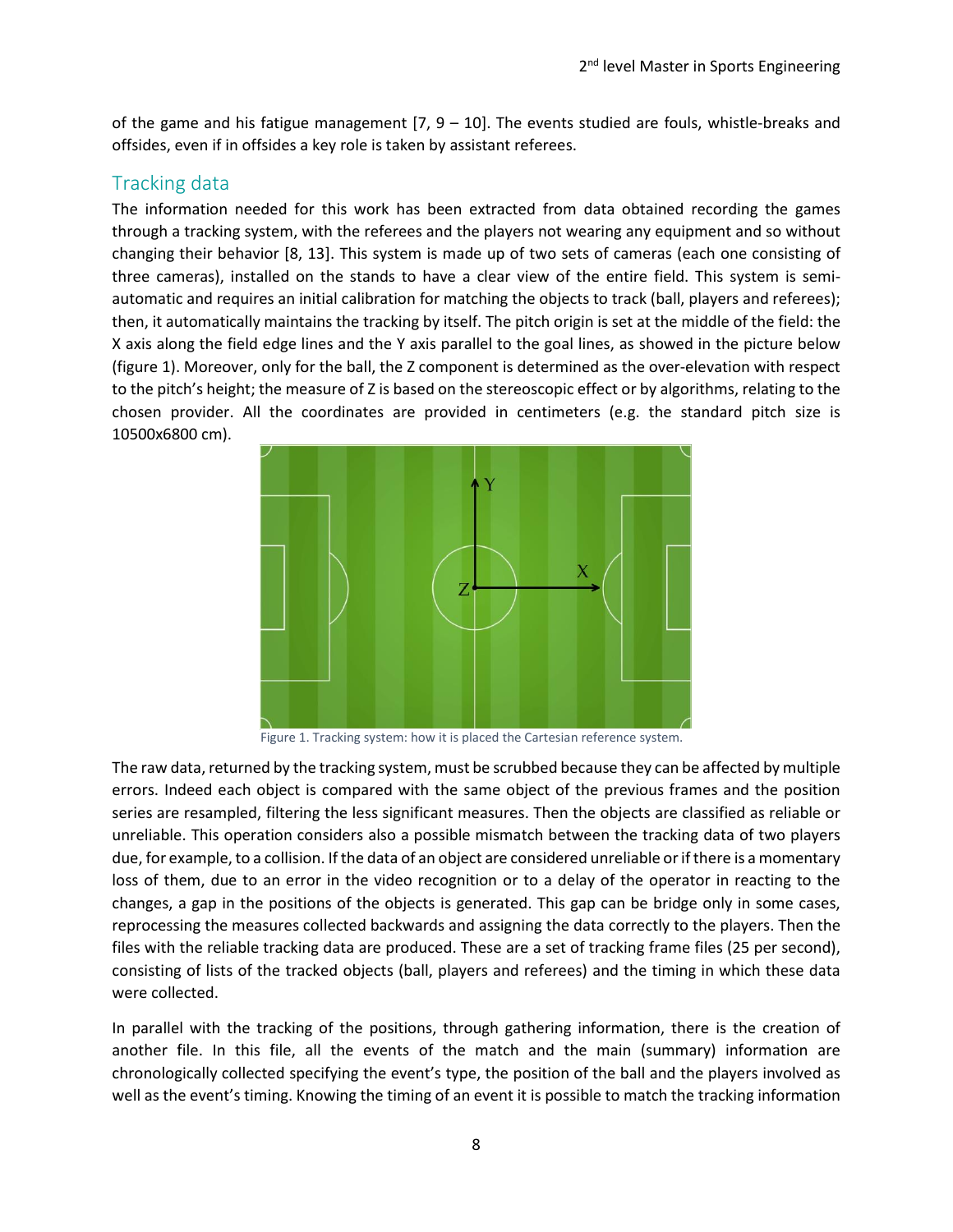of all the objects during the infringement, comparing the event's timing with the one in tracking files. Therefore, all the necessary data are obtained and ready to be analyzed.

#### <span id="page-8-0"></span>Matches analysis

The first step of the study consists in analyzing the games, individually. From these analyses the parameters for the arbitrator' evaluations have been extracted and the "virtual match official" (the mean referee of the season) computed. To get these elements all the data have been processed using the Python programming language and the associated software, through ad hoc algorithms created for this study.

Analyzing the single matches, the referees' behaviors have been strongly characterized, evaluating also the different types of official's race (walking, jogging, high-speed, etc.). Truly, to assess extensively the referee's behavior, not only the key moments positioning has been considered but also the position in the previous 15 seconds. The choice of a 15 seconds time range is experimentally motivated, as the average time interval to perform an action.

Therefore, the following information have been extracted for each match:

- Distance between the referee and the ball during the events and its trend;
- Initial referee-ball distance and its behavior;
- Average referee-ball distance for fouls-type events;
- Average referee-ball distance for whistle-breaks type events;
- Average number of players in the referee's field of view during the events;
- Average referee's speed at the event and its trend;
- Referee's speed characterization and average speed of the game;
- Referee's total distance covered;
- Percentage of change in the referee-ball distance and official's speed during the events. This parameter is measured at the end of each half of the game, with respect to the initial value.

To obtain these variables, the interest events have been recognized in the summary game, saving their timing and, fundamental for analyzing the official performance, the corresponding tracking data of the referee, the ball and the players have been identified. The events identification took place through specific labels, concerning all types of fouls (e.g. attacking foul, hand foul, etc. ...), whistle-break interruptions (e.g. player replacements), and offsides.

The tracking data directly provide the X and Y coordinates of the all objects. Therefore, simply calculating the Euclidean distance from a position to the next, it is possible to establish the referee's displacement. Then, adding all the consecutive displacements, the total distance covered by the official has been obtained. To reduce computational times, only one object's positions for second was considered, so the total displacement was determined as the sum of the successive distances travelled each second by the referee. From these displacements is also possible to extract instantaneous and mean speed in the game. Truly, it was firstly computed the three-seconds-average speed to check the reliability of the tracking data. This speed has been chosen as more informative and easier to check the raw data. In fact, if this was higher than 12 m/s, data were considered unreliable and so rejected. The threshold equal to 12 m/s has been selected because previous studies have shown that referee's maximal-speed sprint is slightly higher than 7 m/s [10] and, therefore, a slightly higher threshold has been chosen. On the reliable data the searched parameters have been extracted, including the total distance travelled.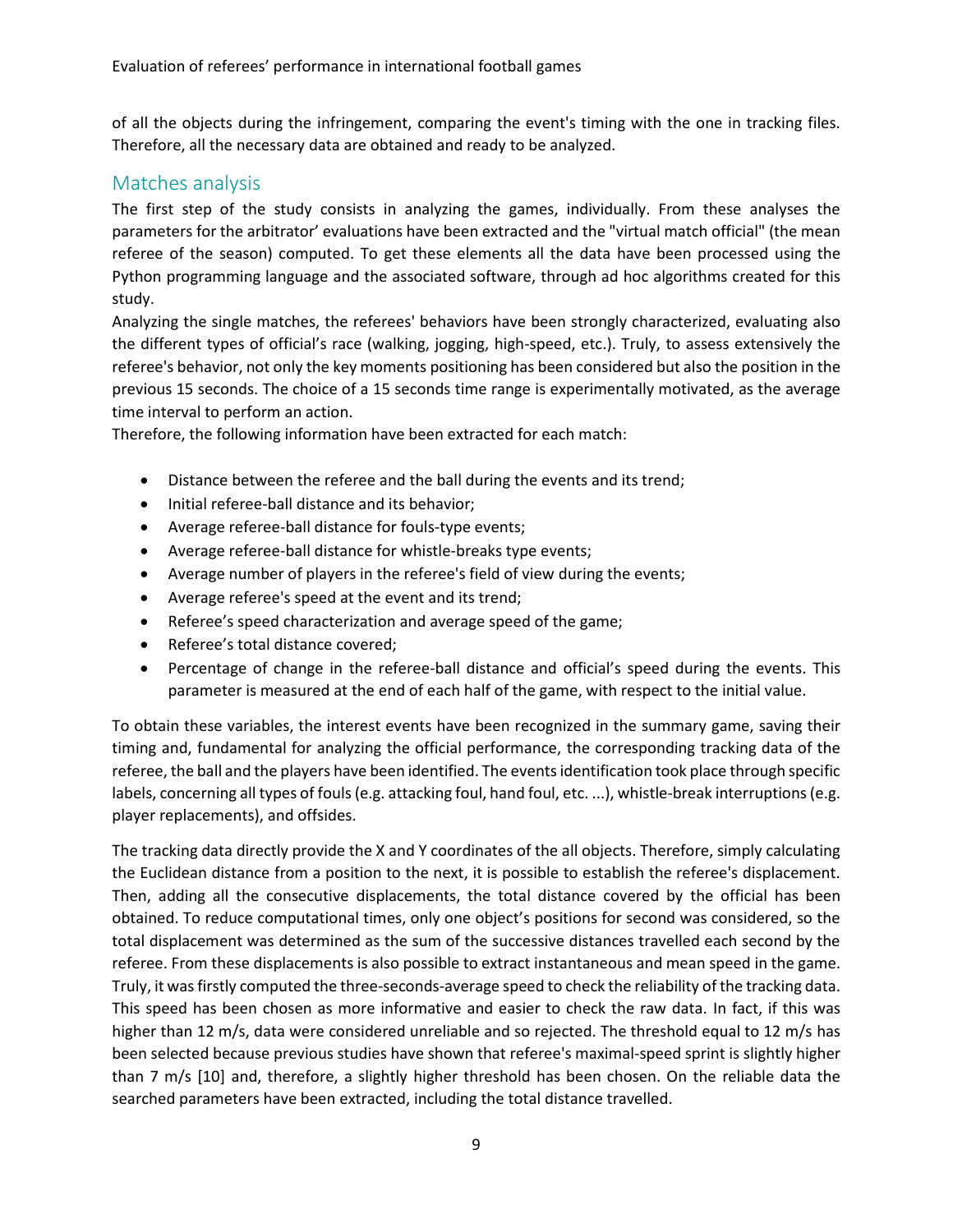After that, still using the Euclidean distance, the distance between the referee and the ball has been computed and the operation is repeated for all the 15 seconds preceding the event. Then, to determine the average speed of the referee when he *follows* an event, the total distance covered by the referee in the 15 seconds preceding the infringement is divided by the time range. Thus, considering fouls, whistlebreaks and offsides, the behaviours chronologically ordered of the initial referee-ball distance, the referee-ball distance evolution and the speed at the events, have been got.

Using linear regression, the trends of these parameters and their percentage of variations at the end of each game time (first and second half and any additional extra times<sup>1</sup>), with respect to the initial value, have been computed; this information quantifies the variations of their behaviours and so how the referee handles fatigue.

In addition, from the X and Y coordinates of the objects, the straight line passing by the referee and the ball is considered and is used asinitial step to calculate the number of players in the referee's field of view. This line was determined as:

$$
\frac{y - y_r}{y_r - y_b} = \frac{x - x_r}{x_r - x_b}
$$

Where  $y_r$  and  $x_r$  represent the X and Y coordinates of the referee while  $y_b$  and  $x_b$  these of the ball. This line is can also be written as:

$$
y = mx + q
$$
, where:  $m = \frac{y_r - y_b}{x_r - x_b}$  and  $q = \frac{y_r - y_b}{x_r - x_b} \cdot x_r + y_r$  (1)

The *field of view* indicates the portion of space that can be perceived by an observer; it is approximated as an elliptical cone with variable angular opening, based on the peripheral vision considered. Generally, in the biocular vision, this cone is characterized by approximately 95° horizontal and approximately 80° vertical opening, but it can reach 130° – 135° vertical and 200° – 220° horizontal [20] (figure 2). Despite multiple studies have demonstrated the importance of peripheral vision in different sports including football [21], in this study the focus has been placed only on foveal vision; the reason is because foveal vision refers to vision in the *centr*e of the field of view, where visual acuity is at its highest.

Considering and analysing the entire biocular referee's field of view, distorted results could be obtained; indeed, in the 'entire field of view' of the official usually there are many players, but not all of them disturb the attention of the referee. The referee follows the game but he does not have to interfere with it; the aim of the research is to determine the real number of obstacles on the trajectory between the referee and an event when he whistles and makes a decision. Therefore, assuming that the referee *looks* at the action, his central view is considered and analysed. The foveal and parafoveal visual cones are very narrow, of about 10 ° [21] (figure 2), and for simplicity it was chosen to represent them as a rectangle centred on the referee-ball's line (1) and characterized to be included between the two lines (2)

$$
y = mx + q \pm \delta \tag{2}
$$

where  $\delta$  is equal to 2 m. In this range all the players present during the event were searched looking at the event's time and players' coordinates. Then, averaging the number of obstacles in all the events, the match average number of players in the official's field of view is computed.

 $\overline{\phantom{a}}$ 

 $^1$  In all the games analysed only one presented extra time, so the analysis was focused only on first and second half.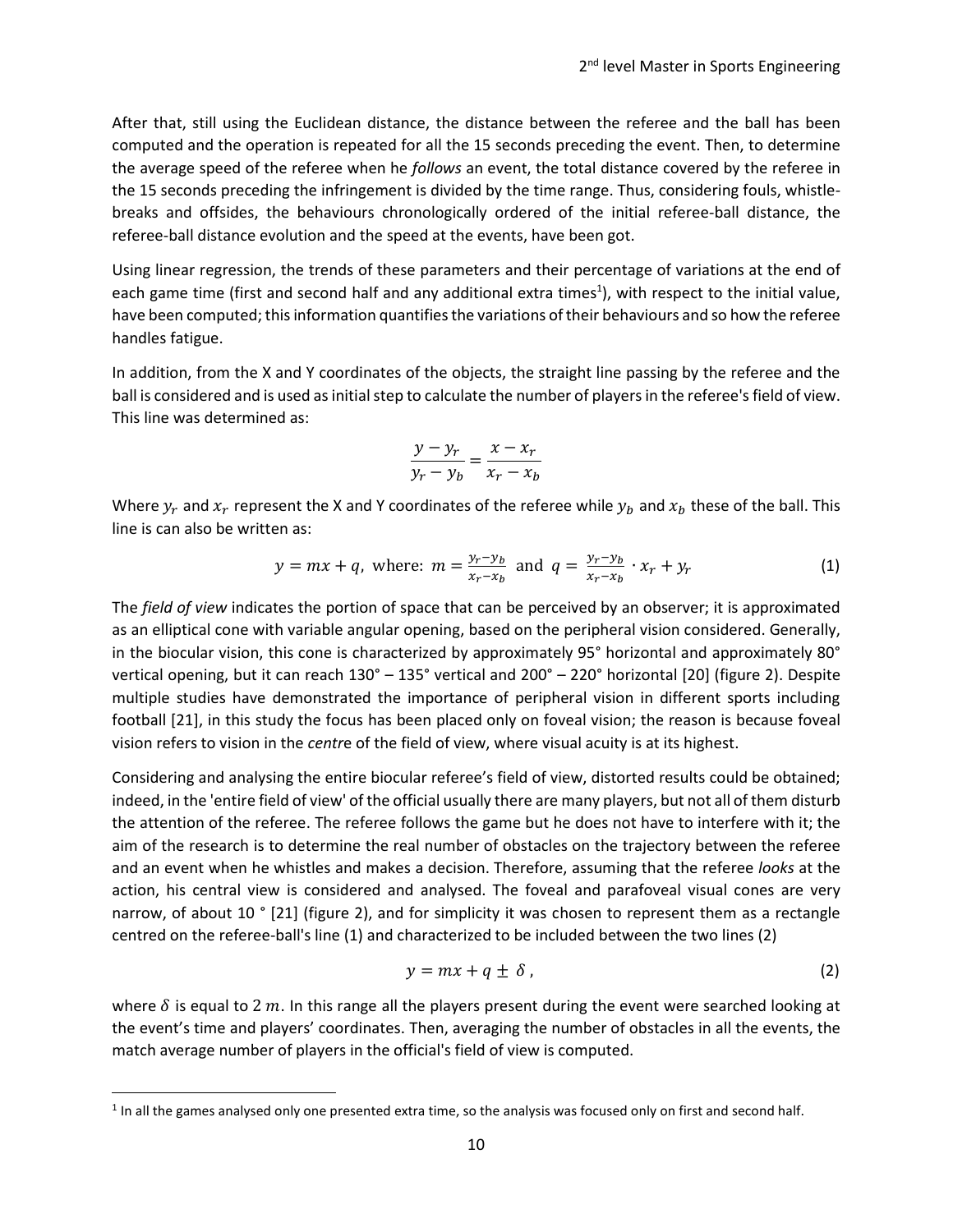Evaluation of referees' performance in international football games



Figure 2. Cone of vision showing foveal, parafoveal, near peripherical and peripherical vision [22].

Instead, from the referee's speeds throughout the game, both the mean game's speed and the velocities characterization are extracted. The three-seconds-average speed has been considered and divided in five locomotive categories, that are:

- Standing & walking: 0.2-2.77 m/s (0.72-9.99 km/k);
- Low-speed jogging: 2.78-3.74 m/s (10-13.49 km/h);
- Medium-speed running: 3.75-4.99 m/s (13.5-17.99 km/h);
- $\bullet$  High-speed running: 5-6.94 m/s (18.0-25 km/h);
- Maximal-speed sprinting:  $> 6.95$  m/s ( $> 25$  km/h) [10].

Finally, for each match, the rhythm of the game is evaluated to understand its correlation with the referee's performance. The total distance covered by the ball throughout the game has been chosen to characterize the rhythm of a game, because it is a summary way to represent this parameter but also because the official's performance is strictly correlated with the behaviour of the ball [4]. The ball's speed has not been chosen because very long or very short passages can alter the *real rhythm*, even if the total distance covered by the ball is not a parameter totally free from this problem.

#### <span id="page-10-0"></span>VAR analysis

In thirty matches of the hundred and forty-eight ones analysed, the VAR system supported the referee's activity.

To analyse the events related to VAR, a methodology like the one used for study fouls, whistle-breaks and offsides events has been used. Always starting from the summary file of the game, through specific labels, the VAR calls and their related events have been identified. Then it was analysed how many times the VAR calls have modified the referee's decisions; without considering the outlines of the distribution, two ratios have been measured to quantify VAR importance in refereeing: the VAR calls over all arbitrated events and number of times that official has changed his mind over VAR calls.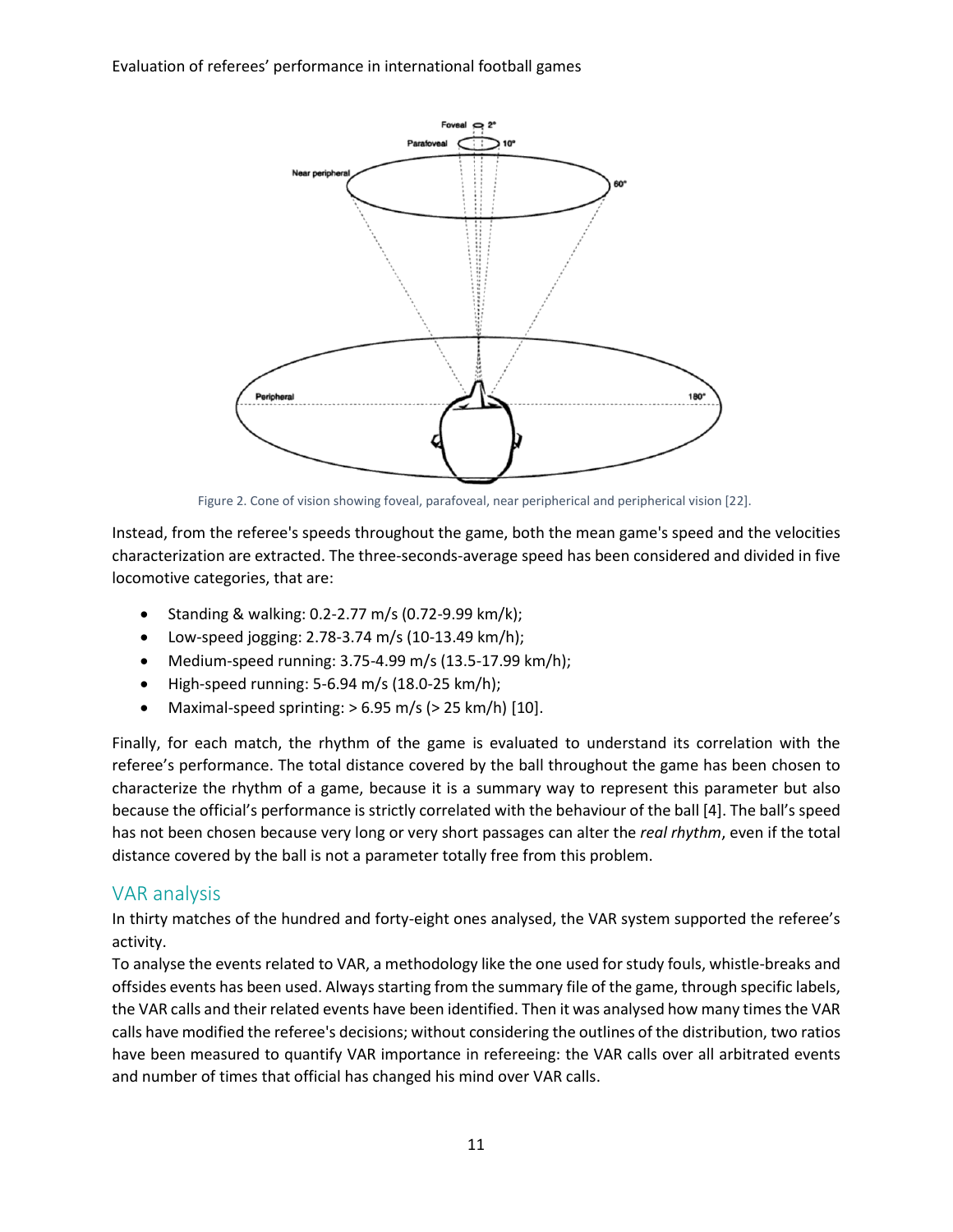#### <span id="page-11-0"></span>Referees analysis

To give a simpler, immediate and more meaningful interpretation of the referee's activity, from each game, only some parameters of the ones extracted have been considered. The aim of the research was indeed to create an easy, informative and intuitive system that would allow to analyse the officials' performance. For an immediate interpretation, the system implements a 'traffic light' format of the data; comparing the single referee behaviour with the one of the virtual official, a judgment related to a colour scale is done. The scale colour is characterized such that in green is described a better parameter than the one of the virtual official, in white one with equal value and in red a pejorative parameter.

Accordance with previous studies [5 - 10], both elements closely related to the referee fitness level and parameters typical of his role have been considered evaluating the performance. These parameters are grouped into two clusters: a main set and a secondary one.

The main parameters chosen are:

- The average referee-ball distance at fouls;
- The average referee-ball distance at the whistle-breaks<sup>2</sup>;
- The average number of players in the referee's field of view during the events;
- The average speed of the official throughout the game;
- The total distance covered.

 $\overline{a}$ 

The secondary parametersinstead concern the behaviour of speed and distance between referee and ball at the events. The trend is represented through the initial values and the percentage changes at the end of each half time.

Both the elements of the main and the secondary set are put into a table. Then, for each field, the average and the standard deviation have been calculated. Averaging the data, the virtual referee has been computed while, through the standard deviation, an information on referees' performance variability is acquired. Then the coefficient of variation (CV) has also been calculated, to compare the variability of the different parameters and the maximum differences in the behaviour of the referees have been computed. Placing  $\mu$  and  $\sigma$  as the mean and the standard deviation of a parameter, respectively, CV is defined as:

$$
CV = \frac{\sigma}{\mu} \tag{3}
$$

At a first look of the data, it seems that there is a relationship between referees' experience at international level and the referees' speed, the total distance covered and mean distance at the infringements; the correlation between the experience level (years of service) and the variables of the main set has been computed with the correlation coefficient, thus defined:

$$
correl(X,Y) = \frac{\sum (x-\bar{x})(y-\bar{y})}{\sqrt{\sum (x-\bar{x})^2 \sum (y-\bar{y})^2}}
$$
(4)

 $^2$  The mean referee-ball distance at fouls and whistle-breaks events was extracted considering separately these two types of infringements. The offsides were not took into account because in their determinations a fundamental role is covered by the assistant referees.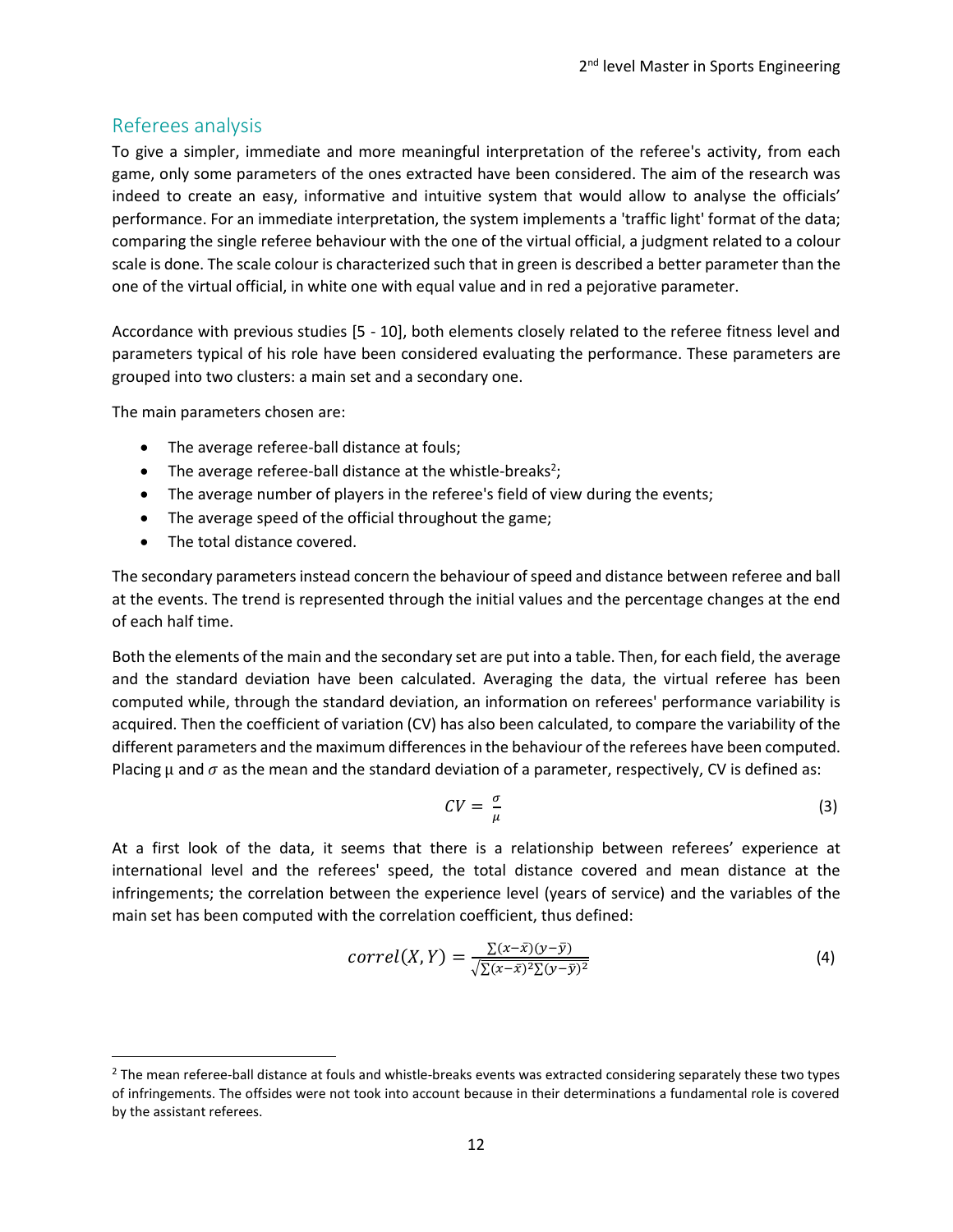Where x and y are the vectors of data implemented and  $\bar{x}$  and  $\bar{y}$  their averages. To verify the presence of general trends among all the referees, it has been calculated also the correlation coefficient between the parameters of the main set of variables and the rhythm.

After that, the traffic light format has been implemented with respect to the table containing the summary information of each game. Using the Microsoft Excel software, the formatting has set for each parameter (column of data), the red colour to the worst value, the white to the average value and the green to the best one; then it has been applied a colour scale on each cell of each column. Therefore, the virtual referee is characterized by the white cells.

Finally, a report for each referee is created containing the studied parameters for each game he has arbitrated for the evaluation of his performance. The report is scheduled to contain a box for personal data (such as birth, years of experience, etc.) and three other sections. The first section summarizes a radar chart of the main parameters, compared with the ones of the virtual referee; to simplify the interpretation, the data are normalized and represented as percentage differences, setting all the virtual referee's values to zero (0%, reference value). This is followed by an explanatory comment of the results. The second section is instead used to represents the trend of the secondary parameters using two dispersion graphs, always comparing the single referee and the virtual official. The third one reports instead all the tabular data of all the games arbitrated by the referee coloured with respect to the traffic light criterion, previously described; it also contains, for comparison, the virtual referee information and the maximum and minimum values of all the referees' team.

## <span id="page-12-0"></span>Results

#### <span id="page-12-1"></span>Match and referee analysis

The first step of the analysis studies the arbitrated matches individually. Only one hundred and thirtyseven games have been analyzed of the one hundred and forty-eight ones considered, since games with problems in tracking data for at least half of the game have been discarded. No matches characterized by VAR usage have been discarded. For each game analyzed one report is created, extracting the parameters of interest and filling the summary table for evaluating the referees' performance (tables 1 and 2).

The recapitulatory table, containing also referees' personal data, is characterized by the traffic light formatting. From the data extracted from summary tables (tables 1 and 2), it is possible to observe both a certain variability in the officials' behaviors and during the different games that a single referee has arbitrated. To quantify these dispersions and *assess* the referees' performance, the virtual official, standard deviation, maximum and minimum values are collected (table 3). Then, also the coefficient of variation (CV) is computed for all the parameters, underlining where the maximum differences exist.

These differences are observed in the speed and distance events' trends, the elements that theoretically are related to the fatigue management and the level of experience; indeed it has been assumed that lower physical referee's performance is equalized by a clever position and a higher ability to foresee the game.

But these parameters can be also related to the pace of the game. Hypothetically in match with high pace the total distance covered by the referee should be higher than the one of games with lower rhythm, due to the greater movements of the ball.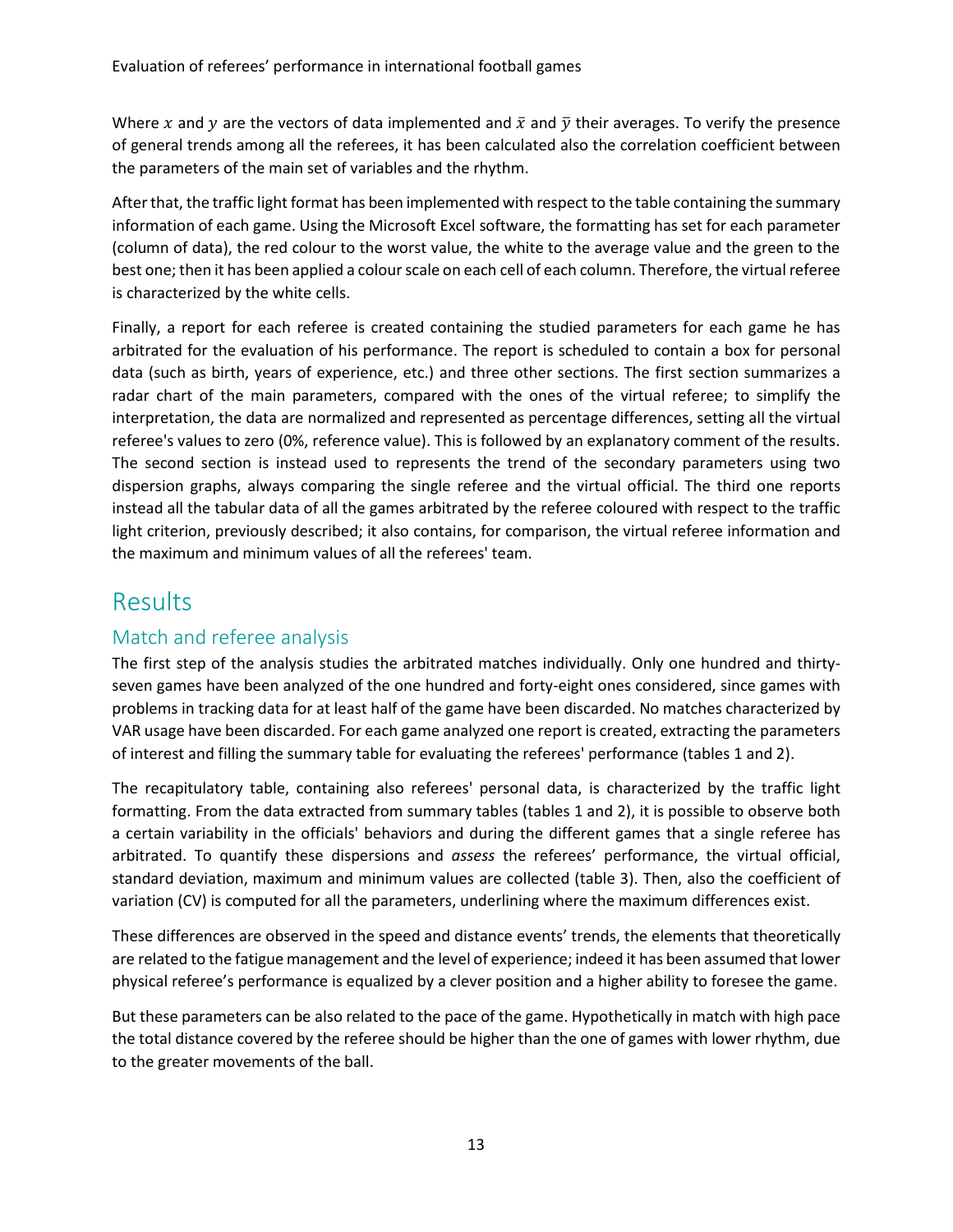|                  |         | Referee Birth International from Height (cm) Weight (kg) Teams |     |                          |                           |      | Dist Fouls (m) Dist WhistleBreaks (m) n players |                         |
|------------------|---------|----------------------------------------------------------------|-----|--------------------------|---------------------------|------|-------------------------------------------------|-------------------------|
|                  | 1 1979  | 2010                                                           | 189 |                          | 84 Team1 - Team2          | 16,0 | 18,4                                            | $\overline{2}$          |
| 1 <sup>1</sup>   | 1979    | 2010                                                           | 189 |                          | 84 Team3 - Team4          | 18,5 | 20,9                                            | $\overline{2}$          |
|                  | 1 1979  | 2010                                                           | 189 |                          | 84 Team5 - Team6          | 22,1 | 21,0                                            | $\overline{2}$          |
| $\overline{2}$   | 1978    | 2011                                                           | 197 |                          | 85 Team7 - Team8          | 18,5 | 17,7                                            | $\overline{2}$          |
| $\overline{2}$   | 1978    | 2011                                                           | 197 |                          | 85 Team9 - Team5          | 13,8 | 18,5                                            | $\overline{2}$          |
| 3                | 1983    | 2011                                                           | 173 |                          | $62$ Team10 - Team11      | 14,0 | 16,7                                            | $\mathbf{1}$            |
| $\overline{4}$   | 1975    | 2007                                                           | 185 |                          | 78 Team12 - Team13        | 18,7 | 19,5                                            | $\mathbf{1}$            |
| 4                | 1975    | 2007                                                           | 185 |                          | 78 Team14 - Team15        | 16,5 | 16,2                                            | $\overline{1}$          |
| $\overline{4}$   | 1975    | 2007                                                           | 185 |                          | 78 Team8 - Team7          | 17,2 | 18,3                                            | $\mathbf{1}$            |
| 4                | 1975    | 2007                                                           | 185 |                          | 78 Team 5 - Team 16       | 17,7 | 19,6                                            | $\overline{2}$          |
| $\overline{4}$   | 1975    | 2007                                                           | 185 |                          | 78 Team 17 - Team 8       | 14,9 | 17,9                                            | $\overline{2}$          |
| 4                | 1975    | 2007                                                           | 185 |                          | 78 Team16 - Team18        | 14,6 | 18,3                                            | $\mathbf{1}$            |
| 5                | 1977    | 2011                                                           | 183 |                          | 78 Team 16 - Team 13      | 18,4 | 17,9                                            | $\overline{1}$          |
| 6                | 1976    | 2006                                                           | 176 |                          | $68$ Team19 - Team1       | 17,0 | 21,0                                            | $\overline{2}$          |
| 6                | 1976    | 2006                                                           | 176 |                          | 68 Team6 - Team20         | 16,0 | 15,3                                            | $\mathbf{1}$            |
| 6                | 1976    | 2006                                                           | 176 |                          | 68 Team 18 - Team 21      | 14,3 | 15,9                                            | $\mathbf{1}$            |
|                  | 6 1976  | 2006                                                           | 176 |                          | 68 Team 22 - Team 17      | 12,9 | 15,7                                            | $\mathbf{1}$            |
| 6                | 1976    | 2006                                                           | 176 |                          | 68 Team 23 - Team 20      | 13,8 | 14,0                                            | $\overline{\mathbf{1}}$ |
| $6 \overline{6}$ | 1976    | 2006                                                           | 176 |                          | $68$ Team24 - Team2       | 13,9 | 16,9                                            | $\mathbf{1}$            |
| 6                | 1976    | 2006                                                           | 176 |                          | 68 Team8 - Team18         | 16,7 | 16,5                                            | $\mathbf{1}$            |
| $6 \overline{6}$ | 1976    | 2006                                                           | 176 |                          | 68 Team 19 - Team 17      | 16,6 | 16,6                                            | $\overline{\mathbf{1}}$ |
| $\overline{7}$   | 1979    | 2006                                                           | 174 |                          | 70 Team 3 - Team 25       | 17,4 | 16,2                                            | $\overline{2}$          |
| 7                | 1979    | 2006                                                           | 174 |                          | $70$  Team11 - Team10     | 14,3 | 14,0                                            | $\mathbf{1}$            |
| 7                | 1979    | 2006                                                           | 174 |                          | 70 Team15 - Team14        | 14,1 | 14,1                                            |                         |
| 7                | 1979    | 2006                                                           | 174 |                          | 70 Team2 - Team1          | 13,9 | 15,4                                            | $\mathbf 1$             |
| 8                | 1976    | 2013                                                           | 177 |                          | 70 Team16 - Team26        | 15,5 | 17,8                                            | $\overline{2}$          |
| 8                | 1976    | 2013                                                           | 177 |                          | 70 Team 27 - Team 28      | 14,5 | 15,3                                            | $\overline{\mathbf{1}}$ |
| 8                | 1976    | 2013                                                           | 177 |                          | 70 Team11 - Team28        | 13,5 | 16,9                                            | $\overline{2}$          |
|                  | 8 1976  | 2013                                                           | 177 |                          | 70 Team 16 - Team 15      | 13,6 | 13,7                                            | $\mathbf{1}$            |
| $\overline{9}$   | 1985    | 2013                                                           | 187 |                          | 83 Team 29 - Team 30      | 15,2 | 17,6                                            | $\overline{2}$          |
|                  | 10 1987 | 2009                                                           | ÷   | $\equiv$                 | Team25 - Team3            | 14,7 | 15,8                                            | $\overline{2}$          |
|                  | 11 1984 | 2014                                                           | 179 |                          | 73 Team11 - Team23        | 15,3 | 9,7                                             | $\mathbf{1}$            |
|                  | 11 1984 | 2014                                                           | 179 |                          | $73$ Team $31$ - Team $2$ | 16,7 | 19,5                                            | $\overline{2}$          |
|                  | 12 1981 | 2012                                                           | ÷,  | $\overline{\phantom{a}}$ | Team26 - Team13           | 18,6 | 19,3                                            | $\overline{2}$          |
|                  | 12 1981 | 2012                                                           |     |                          | Team5 - Team9             | 15,8 | 16,1                                            | $\overline{1}$          |
|                  | 13 1981 | 2008                                                           | 181 |                          | 74 Team6 - Team5          | 19,8 | 19,8                                            | $\overline{2}$          |
| 13               | 1981    | 2008                                                           | 181 |                          | 74 Team 17 - Team 21      | 15,9 | 17,7                                            | $\mathbf{1}$            |
|                  | 13 1981 | 2008                                                           | 181 |                          | 74 Team15 - Team8         | 17,2 | 17,1                                            | $\overline{2}$          |
|                  | 13 1981 | 2008                                                           | 181 |                          | 74 Team 23 - Team 11      | 17,2 | 18,4                                            | $\overline{2}$          |
|                  | 14 1980 | 2007                                                           | 184 |                          | 84 Team 32 - Team 26      | 17,8 | 17,7                                            | $\overline{2}$          |
|                  | 15 1986 | 2013                                                           | ÷,  | ÷,                       | Team14 - Team8            | 17,5 | 18,1                                            | $\mathbf{1}$            |
|                  | 16 1979 | 2010                                                           | ÷.  | $\blacksquare$           | Team15 - Team7            | 15,5 | 16,6                                            | $\mathbf{1}$            |
|                  | 17 1975 | 2003                                                           | 189 |                          | 80 Team 31 - Team 19      | 15,8 | 16,8                                            | $\mathbf{1}$            |
|                  | 17 1975 | 2003                                                           | 189 |                          | 80 Team 29 - Team 27      | 13,7 | 15,6                                            | $\overline{2}$          |
|                  | 18 1980 | 2011                                                           | ÷   | $\overline{\phantom{a}}$ | Team27 - Team30           | 15,6 | 19,4                                            | $\overline{2}$          |
|                  | 19 1984 | 2010                                                           | ä,  |                          | 82 Team14 - Team7         | 15,8 | 16,8                                            | $\mathbf{1}$            |
|                  | 20 1977 | 2005                                                           | 185 |                          | $81$  Team32 - Team16     | 15,4 | 17,7                                            | $\overline{2}$          |
|                  | 21 1977 | 2005                                                           | 185 |                          | 81 Team 33 - Team 17      | 14,2 | 16,8                                            | $\mathbf{1}$            |
|                  | 22 1984 | 2011                                                           | 183 |                          | 77 Team 25 - Team 4       | 18,0 | 20,3                                            | $\overline{2}$          |
|                  | 22 1984 | 2011                                                           | 183 |                          | 77 Team18 - Team33        | 16,8 | 18,8                                            | $\overline{2}$          |

Table 1. Extraction of summary table of all the games analyzed (Part 1). The fields represented are: 'Referee', the ID of the official in this study; 'Birth', the officials' birth year; 'International from', the years in which the referee could arbitrate in international level matches; 'Height' and 'Weight' the physical characteristics of the referees; 'Teams', the teams that faced each other; 'Dist Foul' and 'Dist WhistleBreaks', the referee-ball distance in foul and whistle-breaks events, respectively; 'n players', number of players in referee's field of view at the events.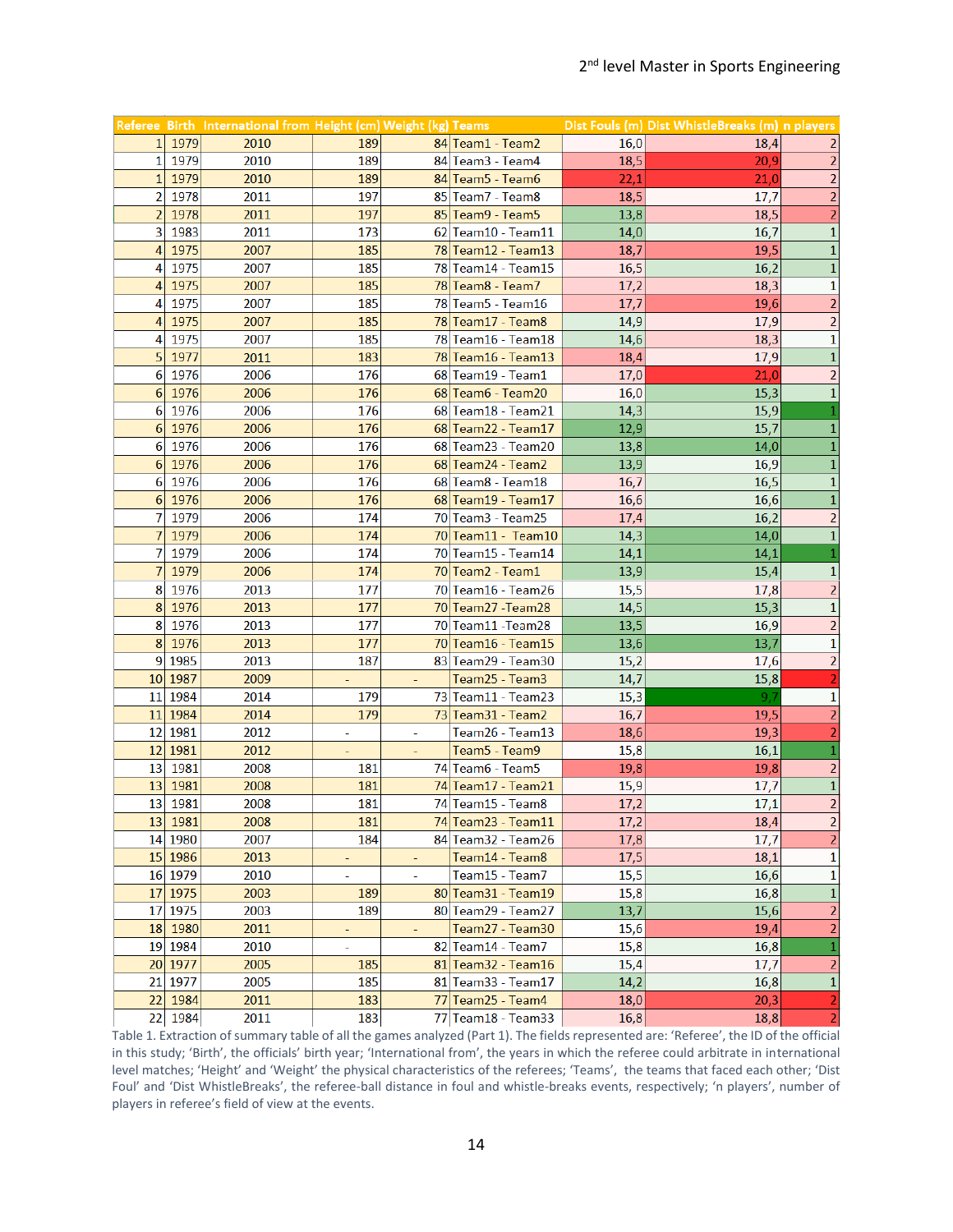#### Evaluation of referees' performance in international football games

| V mean (km/h) V_in evt (km/h) Dist_in evt (m) V end 1 (%) Dist end 1 (%) V end 2 (%) Dist end 2 (%) Dist tot (km) Rhythm VAR |            |              |                  |                   |                   |                   |             |              |           |
|------------------------------------------------------------------------------------------------------------------------------|------------|--------------|------------------|-------------------|-------------------|-------------------|-------------|--------------|-----------|
| 6,2                                                                                                                          | 6,4        | 15,9         | 4,4%             | $-12,4%$          | 9,3%              | $-26,2%$          | 9,7         | 29,3         | No        |
| 6,2                                                                                                                          | 5,3        | 17,0         | $-5,9%$          | $-18,3%$          | $-11,0%$          | $-33,9%$          | 10,0        | 31,9         | No        |
| 6,1                                                                                                                          | 8,8        | 23,0         | $-11,3%$         | 5,9%              | $-29,2%$          | 15,2%             | 9,6         | 30,2         | No        |
| 6,2                                                                                                                          | 8,3        | 20,7         | $-18,9%$         | 8,4%              | $-52,4%$          | 23,2%             | 10,0        | 29,0         | No        |
| 6,9                                                                                                                          | 9,4        | 17,1         | $-23,6%$         | $-0,2%$           | $-46,5%$          | $-0,4%$           | 11,3        | 31,6         | No        |
| 6,4                                                                                                                          | 6,9        | 16,9         | $-10,1%$         | 6,6%              | $-19,5%$          | 12,8%             | 10,5        | 33,5         | No        |
| 6,5                                                                                                                          | 7,9        | 18,2         | $-18,8%$         | $-4,6%$           | $-35,8%$          | $-8,8%$           | 10,0        | 28,7         | No        |
| 6,2                                                                                                                          | 6,8        | 15,5         | 11,2%            | $-3,7%$           | 25,3%             | $-8,4%$           | 10,4        | 30,1         | No        |
| 6,5                                                                                                                          | 7,0        | 21,9         | $-1,5%$          | 21,4%             | $-3,0%$           | 42,8%             | 11,7        | 30,2         | No        |
| 6,5                                                                                                                          | 9,2        | 18,4         | $-20,4%$         | $-4,5%$           | $-38,6%$          | $-8,5%$           | 10,6        | 29,8         | Sì        |
| 6,5                                                                                                                          | 6,0        | 16,1         | 15,4%            | $-9,9%$           | 28,1%             | $-18,0%$          | 10,3        | 27,4         | Sì        |
| 6,5                                                                                                                          | 6,8        | 19,6         | $-8,4%$          | 13,3%             | $-18,6%$          | 29,4%             | 11,0        | 31,2         | Sì        |
| 6,5                                                                                                                          | 6,0        | 19,0         | $-0,1%$          | 4,9%              | $-0,3%$           | 10,1%             | 10,3        | 30,9         | No        |
| 6,2                                                                                                                          | 8,4        | 18,6         | $-18,2%$         | $-4,2%$           | $-38,8%$          | $-9,0%$           | 9,8         | 29,5         | No        |
| 6,9                                                                                                                          | 6,5        | 10,9         | 3,6%             | $-37,6%$          | 8,0%              | $-82,4%$          | 10,9        | 34,5         | No        |
| 6,3                                                                                                                          | 7,6        | 13,5         | $-15,8%$         | $-11,4%$          | $-36,1%$          | $-26,0%$          | 9,9         | 27,9         | No        |
| 6,8                                                                                                                          | 7,5        | 15,0         | $-10,0%$         | 3,4%              | $-21,7%$          | 7,5%              | 10,7        | 28,1         | Sì        |
| 5,9                                                                                                                          | 8,4        | 10,5         | $-23,9%$         | $-28,1%$          | $-46,6%$          | $-54,6%$          | 13,4        | 42,8         | Sì        |
| 6,1                                                                                                                          | 6,3        | 18,3         | $-3,1%$          | 12,4%             | $-10,3%$          | 40,9%             | 9,9<br>10,3 | 30,6         | <b>No</b> |
| 6,1                                                                                                                          | 8,1<br>5,0 | 19,9<br>13,6 | $-8,4%$<br>14,0% | 11,3%<br>$-17,0%$ | $-26,0%$<br>33,5% | 35,1%<br>$-44,5%$ | 10,6        | 33,0<br>32,9 | Sì<br>Sì  |
| 6,4<br>6,7                                                                                                                   | 7,5        | 15,8         | $-13,5%$         | $-5,4%$           | $-24,3%$          | $-9,7%$           | 10,7        | 31,3         | No        |
| 7,8                                                                                                                          | 8,8        | 14,1         | $-12,8%$         | $-3,9%$           | $-26,9%$          | $-8,2%$           | 12,0        | 30,5         | No        |
| 7,4                                                                                                                          | 9,1        | 12,7         | $-21,0%$         | $-8,5%$           | $-51,0%$          | $-20,7%$          | 11,7        | 29,7         | <b>No</b> |
| 6,9                                                                                                                          | 8,9        | 12,9         | $-22,9%$         | $-13,7%$          | $-53,8%$          | $-32,1%$          | 11,1        | 30,6         | No        |
| 6,9                                                                                                                          | 8,8        | 16,6         | $-10,0%$         | $-1,7%$           | $-22,0%$          | $-3,7%$           | 10,7        | 27,6         | No        |
| 7,6                                                                                                                          | 8,9        | 16,2         | $-4,3%$          | 4,3%              | $-11,1%$          | 11,3%             | 12,2        | 31,6         | No        |
| 7,0                                                                                                                          | 8,7        | 12,1         | $-32,4%$         | $-39,3%$          | $-48,6%$          | $-58,9%$          | 11,9        | 30,3         | Sì        |
| 7,5                                                                                                                          | 6,0        | 14,8         | $-7,9%$          | 9,9%              | $-14,6%$          | 18,3%             | 11,9        | 28,3         | Sì        |
| 6,9                                                                                                                          | 8,0        | 14,3         | $-10,4%$         | $-23,9%$          | $-18,6%$          | $-42,7%$          | 11,0        | 29,0         | No        |
| 6,7                                                                                                                          | 8,2        | 17,2         | $-8,0%$          | 7,7%              | $-19,8%$          | 19,0%             | 10,5        | 29,2         | <b>No</b> |
| 6,5                                                                                                                          | 8,1        | 15,2         | $-10,0%$         | $-10,9%$          | $-26,6%$          | $-29,0%$          | 10,3        | 29,1         | <b>No</b> |
| 7,7                                                                                                                          | 9,6        | 18,5         | $-25,4%$         | $-1,4%$           | $-66,0%$          | $-3,7%$           | 12,5        | 36,9         | No        |
| 5,9                                                                                                                          | 9,1        | 17,0         | $-24,9%$         | $-8,8%$           | $-51,3%$          | $-18,1%$          | 9,8         | 29,1         | No        |
| 6,7                                                                                                                          | 7,9        | 18,1         | $-14,9%$         | 14,1%             | $-22,2%$          | 20,9%             | 10,5        | 30,5         | No        |
| 6,0                                                                                                                          | 7,5        | 19,1         | $-14,3%$         | $-5,3%$           | $-20,2%$          | $-7,5%$           | 9,4         | 36,0         | No        |
| 6,1                                                                                                                          | 6,7        | 16,8         | $-13,4%$         | 0,9%              | $-30,2%$          | 2,0%              | 9,8         | 30,7         | <b>No</b> |
| 6,0                                                                                                                          | 5,9        | 19,1         | $-8,8%$          | 8,2%              | $-22,5%$          | 20,3%             | 9,9         | 35,0         | <b>No</b> |
| 5,7                                                                                                                          | 7,5        | 20,5         | $-19,6%$         | 11,1%             | $-46,9%$          | 26,5%             | 9,3         | 32,5         | No        |
| 6,5                                                                                                                          | 6,1        | 19,8         | 6,4%             | 10,1%             | 14,2%             | 22,5%             | 10,5        | 30,0         | No        |
| 7,2                                                                                                                          | 7,9        | 17,5         | $-9,7%$          | $-1,4%$           | $-23,7%$          | $-3,5%$           | 11,6        | 28,8         | No        |
| 6,3                                                                                                                          | 8,5        | 13,2         | $-18,0%$         | $-24,9%$          | $-36,6%$          | $-50,8%$          | 10,0        | 31,2         | No        |
| 7,0                                                                                                                          | 8,7        | 15,1         | $-22,4%$         | $-10,1%$          | $-43,4%$          | $-19,6%$          | 11,6        | 35,3         | No        |
| 7,2                                                                                                                          | 9,0        | 16,6         | $-7,4%$          | 5,9%              | $-20,4%$          | 16,1%             | 11,1        | 30,5         | No        |
| 7,0                                                                                                                          | 9,0        | 19,8         | $-4,4%$          | 7,5%              | $-8,9%$           | 14,9%             | 11,4        | 32,8         | No        |
| 7,0                                                                                                                          | 9,9        | 17,2         | $-17,8%$         | 5,5%              | $-33,7%$          | 10,5%             | 11,5        | 28,4         | No        |
| 7,2                                                                                                                          | 7,1        | 15,6         | $-12,4%$         | $-5,3%$           | $-42,1%$          | $-18,1%$          | 10,5        | 31,7         | No        |
| 6,4                                                                                                                          | 7,5        | 13,6         | $-23,6%$         | $-16,2%$          | $-48,0%$          | $-33,0%$          | 10,1        | 28,6         | No        |
| 7,2                                                                                                                          | 8,6        | 17,2         | $-10,5%$         | $-7,8%$           | $-20,0%$          | $-14,8%$          | 11,6        | 33,2         | No        |
| 6,8                                                                                                                          | 7,4        | 17,5         | 7,6%             | $-4,1%$           | 14,2%             | $-7,7%$           | 11,2        | 28,4         | No        |

Table 3. Extraction of summary table of all the games analyzed (Part 2). The fields represented are: 'V mean', average speed during the match; 'V in evt' and 'Dist in evt', initial value of the regression lines of the speed at the events and of the refereeball distance to the infringements, respectively; 'V end 1' and 'Dist end 1', percentage changes at the end of first half; 'V end 2' and 'Dist end 2', percentage changes at the end of second half; 'Rhythm', total distance traveled by the ball; 'VAR', index that express if there was the possibility to use the VAR system.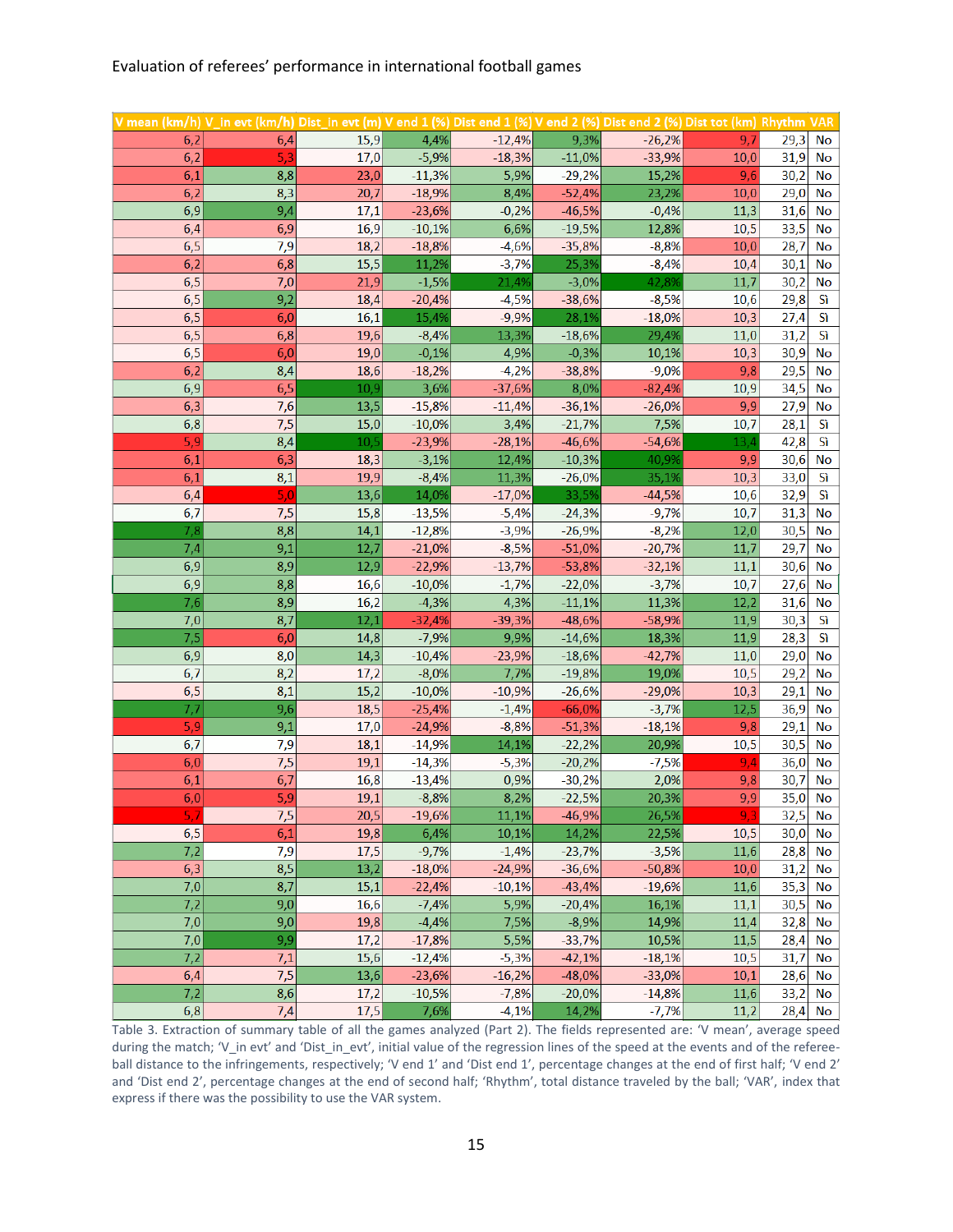| <b>Virtual Referee</b> | <b>Dist</b><br>Fouls (m) | <b>Dist</b><br>WhistleBreaks n players<br>(m) |      |      | $(km/h)$ $(km/h)$ | evt(m) | (% )      | V mean V in evt Dist in V end1 Dist end1 V end2 Dist end2 Dist tot<br>(96) | (%)       | (% )      | (km)  |
|------------------------|--------------------------|-----------------------------------------------|------|------|-------------------|--------|-----------|----------------------------------------------------------------------------|-----------|-----------|-------|
| <b>Mean</b>            | 15,86                    | 17,33                                         | 1.45 | 6.66 | 7,79              | 16,48  | $-0,13$   | $-0.04$                                                                    | $-0.28$   | $-0.09$   | 10,75 |
| Standar deviation      | 2,26                     | 2,08                                          | 0.25 | 0.46 | 1,25              | 3.00   | 0.12      | 0.16                                                                       | 0.23      | 0.33      | 0,76  |
| <b>Max</b>             | 24,56                    | 22,06                                         | 2,15 | 7,9  | 10,36             | 29     | 0,2071    | 0.2336                                                                     | 0,3778    | 0,4324    | 13,44 |
| <b>Min</b>             | 9,85                     | 9,7                                           | 0.88 | 5,7  | 4,97              | 10,31  | $-0.4123$ | $-0,927$                                                                   | $-0.7949$ | $-1,4509$ | 9,3   |
| Coeff. of variation    | 0,14                     | 0,12                                          | 0,17 | 0,07 | 0,16              | 0,18   | 0,86      | 3,82                                                                       | 0,84      | 3,85      | 0,07  |

Table 5. Mean virtual referee parameters, obtained averaging all the matches of the analyzed season. In addition, to mean values also the standard deviation, maximum and minimum values and coefficient of variation were reported.

Therefore, the correlation between the games' pace and the total distance traveled by the referee has been evaluated; but they were poorly correlated (correl(pace, total distance) = 0,11) so it is not possible to justify the performance variability with the rhythm thus defined. The correlation is then computed between the parameters of the secondary set and degree of experience; but also between these elements the correlation is very low (lower than 0.19). possible to justify the performance variability with the mythin thus defined. The

To extract some general trends in referees' behavior the correlations between the variables of the main set and the years of experience have been calculated (table 4).

| Coeff. of Correlation    | <b>Dist Foul</b> | <b>Dist WhistleBreak</b> | n° players | V mean    | <b>Dist tot</b> | <b>Esperience</b> |
|--------------------------|------------------|--------------------------|------------|-----------|-----------------|-------------------|
| <b>Dist Foul</b>         | 1,0000           | 0.6797                   | 0.2748     | $-0.1248$ | $-0.1540$       | $-0.0715$         |
| <b>Dist WhistleBreak</b> | 0.6797           | 1.0000                   | 0.3935     | $-0.1623$ | $-0.2077$       | $-0.0669$         |
| n° players               | 0.2748           | 0.3935                   | 1.0000     | $-0,1196$ | $-0.1405$       | 0,0205            |
| V_mean                   | $-0.1248$        | $-0.1623$                | $-0.1196$  | 1,0000    | 0,8322          | $-0.2409$         |
| <b>Dist tot</b>          | $-0.1540$        | $-0.2077$                | $-0.1196$  | 0.8322    | 1,0000          | $-0.1973$         |
| <b>Esperience</b>        | $-0.0715$        | $-0.0669$                | 0.0205     | $-0.2409$ | $-0.1973$       | 1,0000            |

Table 7. Coefficients of correlation between the parameters of the main set and the years arbitrated in international level.

In table 4 it can be observed that higher correlations exist between the average speed and the total distance travelled (correl = 0.83) as between distance at fouls and at whistle-breaks (correl = 0.68). The table also shows that more experienced referees tend to run less and less quickly ( $corr = -0.24$ ) and  $correl = -0.20$  respectively) and that the degree of experience is not related to the number of players in the referee's field of view.

Finally, for each referee, a report is created, containing the studied parameters for each game. The report collects all the elements for evaluating referee's behavior. An example is shown in figure 3.

#### <span id="page-15-0"></span>VAR analysis

To evaluate the contribution of VAR in refereeing, an analysis of its incidence has been done.

Considering only the types of events in which VAR is used, it has been studied both how many times it has been called and how many times its use modified referee's decisions (figure 4).

Then, rejecting outliers, its incidence has been computed as the ratio between the average number of VAR calls and the average number of total events and as the ratio between the average number of events modified by VAR and the average number of VAR calls, respectively. The results show that VAR has been called in 10% of the events and it has brought the referee to change his mind in 12% of these cases.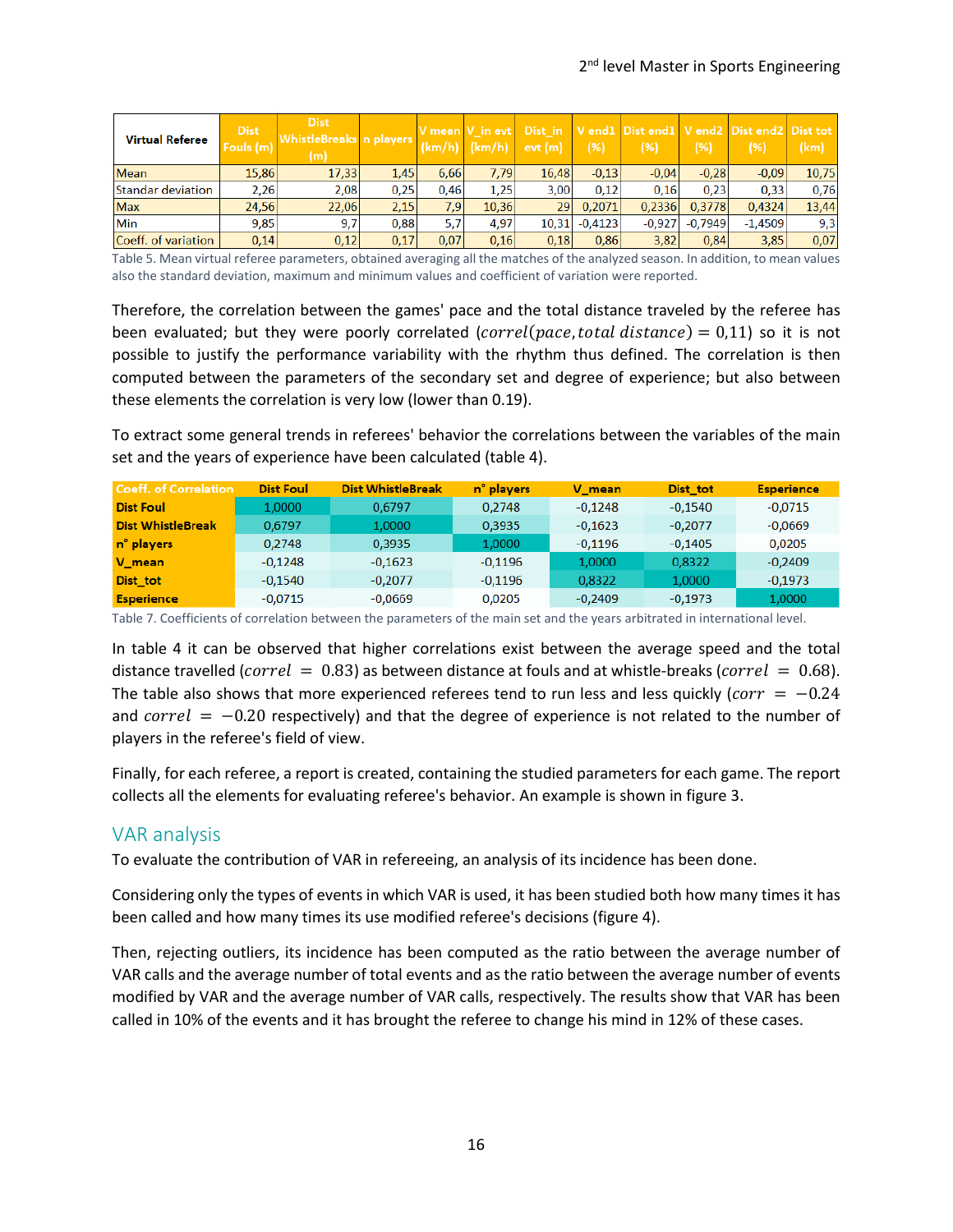#### Evaluation of referees' performance in international football games



Figure 3. Example of referee's performance report.

### <span id="page-16-0"></span>Discussion and conclusions

The purpose of this work is to implement an easy and complete method for the evaluation of football referees' performance; the results, returned as reports, allow an intuitive and exhaustive interpretation of the analysis (figure 3).



Figure 4. Analysis of VAR incidence: in blue the total numbers of events, in yellow the VAR calls and in green the number of events modified by the usage of VAR.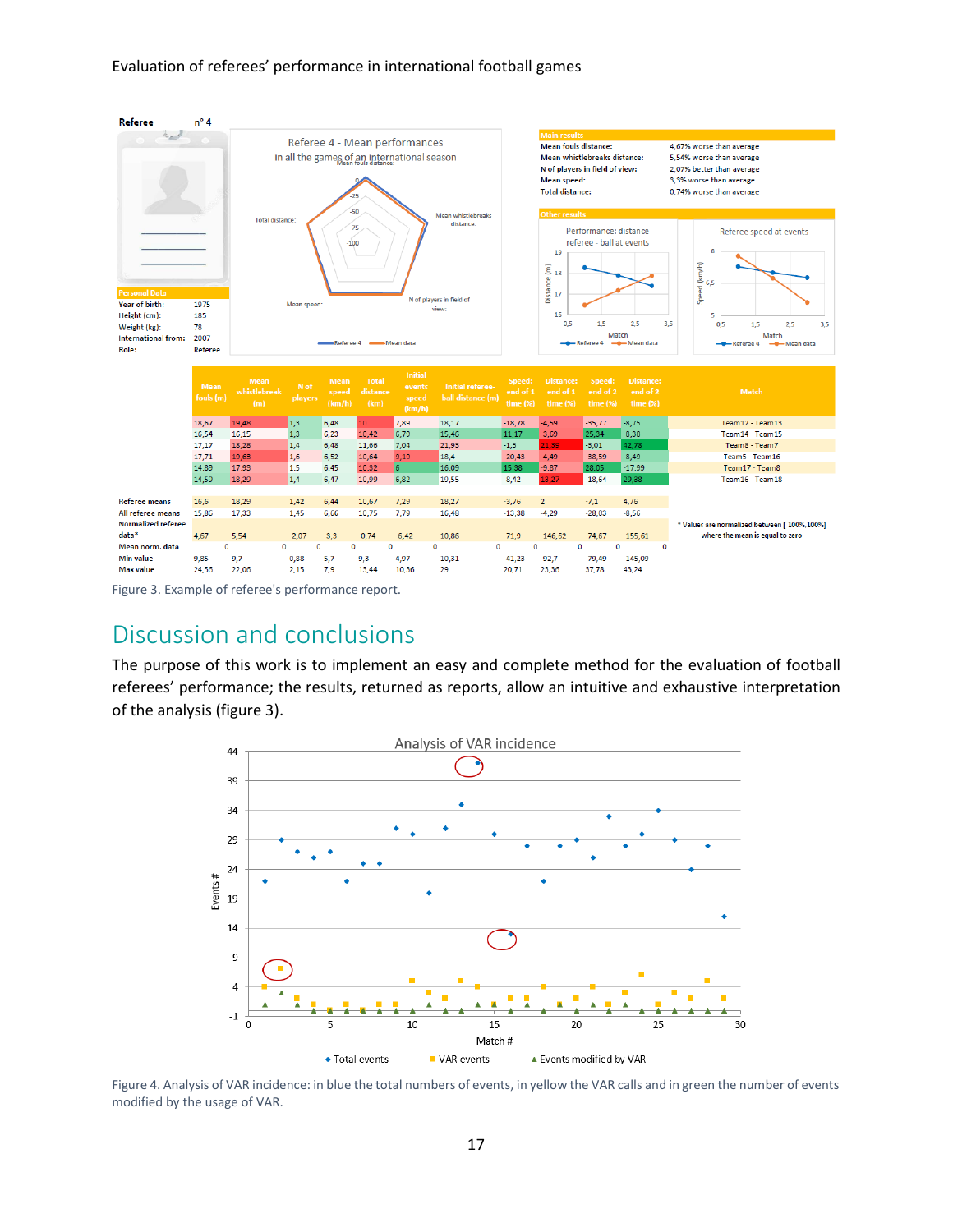This method is based on tracking data obtained in a non-invasive way using video recording and they present both pros and cons. One of the main advantages is that performance measured on-pitch and during the season let to obtain more suitable results for referees' evaluation with respect to the usual tests made in specific locations by the referee governing bodies [5, 6, 8]. However, the tracking data can be affected by a problematic: the mismatch of the tracked objects (e.g. referee, ball, etc.); this problem can reduce the quality of the analysis of the referee's performance. Nonetheless, a research study [13] has proved the reliability of the overall methodology.

Another advantage of tracking data is, being a non-invasive way to collect information, that the referee is not conditionate by any psychological effect or by any equipment, then the real performance is recorded. However some researches [4 - 6, 10] consider the HR as a fundamental parameter to appraise the referees' performance, because it permits a deeper analysis in the mechanisms of the muscles that tracking data cannot do; but, on the other hand, HR is usually affected by stress hormones' effects, altering the results interpretation [5]. This misinterpretation is not present in the tracking data method and it is also possible to esteem the environment in which referees act.

According with researches  $[4 - 6, 8 - 10]$ , a complete analysis of referees' behavior is given both by physical and psychological investigations. Tracking data let to obtain only the physical aspect, the one that referees train most [7]. In this work, like in studies [4, 8, 10], physical parameters have been linked with the conditions in which the referee takes a decision. The physical parameters considered are: total distance covered and average speed [5, 8 - 10]. Indeed, these parameters are strictly related to physical activity level that a referee has to sustain; the total distance covered by a sportsman is an indirect index of his energy consumption [8] and better physical performances ensure to arbitrate better [4]. Other parameters, taken into account to evaluate the refereeing conditions, are: the referee's distance from the ball during the infringements, referee's speed during the events and the number of players in his field of view when he whistles [4, 8]. Furthermore, the trends of these parameters have been extracted, evaluating the fatigue management of the match officials during the game and their different strategies to handle it. In fact, it has been observed that the referees feel fatigue not only in the end of the game and, to maintain the necessary playing level, they carry out different solutions [4, 8].

The development of the evaluating method consists in analyzing all the matches of a set of games (in this work an entire season has been analyzed). Therefore, all the previously described outcomes are extracted from each game and reported in the recapitulatory table (table 1 and 2). This table let to extract the variability in the referees' performance and the virtual mean referee for the comparison with other officials. The choice of a comparison with the virtual referee describes the performance of the officials with respect to an average behavior (figure 3). The report contains all the information of the games arbitrated by the referee considered, reporting both the 'raw data' and a graphical representation (figure 3); the graphs describes data in a brief and intuitive way and are followed by an explanatory comment.

The table illustrates the variability of the referees' performances and common trends. The maximum variability is observed in the values of the parameters characterizing the referee's behavior at the infringements (table 3). The correlation coefficient between the rhythm of the game and the total distance covered by the referee has been computed since it was supposed that the maximum variability depends on the game pace and the total distance is affected by a higher energy consumption [8] in games with higher pace. Nonetheless, no significant correlation value has been found; this probably depends on how the rhythm was defined (i.e. the total distance traveled by the ball) [4]; indeed this parameter can be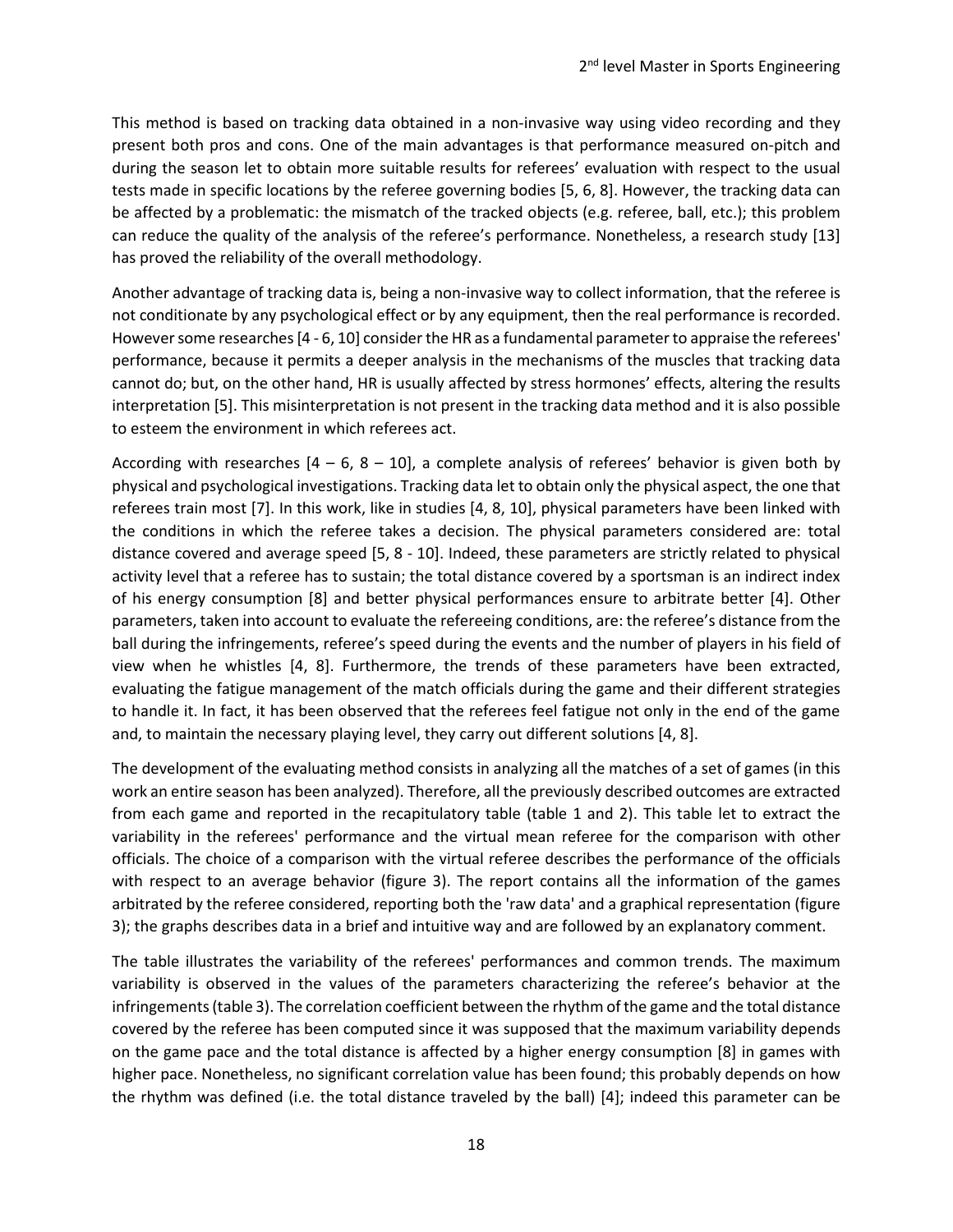afflicted by long passage that increase 'the rhythm' even in low pace games. Then it has been searched if the different level of experience of the referees could justify this variability, computing the correlation between these elements and the years of experience of the subject. No relevant correlations have been found in the fatigue management, even if more experienced referees tend to run less, and less quickly, than the "beginner" ones (table 4). These results show that exist very different strategies to handle fatigue among the referees but also that more experienced ones tend to adopt a tactics concerning a clever position in the field. Studies [9 - 10] have proved that a smart positioning and the ability to foresee the game are fundamental elements of the match officials' behavior, explaining what has been observed in the speed results.

No other common behavior has been found, except for the correlation between the total distance covered and the average speed and the correlation between the referee-ball distance at fouls and whistle-breaks infringements (table 4). These correlation results were expected; even if referees adopt different strategies to handle fatigue, those ones with higher physical performance tend to run more and faster [4 - 6, 8, 10]. Evaluating instead the behavior at the infringements it makes sense, regardless to the fatigue or the ability to predict play, that the performances at fouls and whistle-breaks are linked; the referee has indeed to follow the whole game with the same level of attention.

Analyzing the incidence of VAR (figure 4), it can be observed that its use is quite the same in different games. The VAR system has been introduced in football because, as already proved in other sports, it improves the quality of the arbitration [14, 18 - 19]. Many criticisms have been moved against it because it has been accused of killing the game, increasing the down times and negatively affecting the referees' behavior; but the results obtained in this study show that there is not an abuse of the VAR system, having that only in 10% of the all arbitrated events it has been called. Moreover, of this 10%, it brought the referee to change his mind in 12% of these cases, so in less than 2% of all the events arbitrated.

In football, VAR has been introduced to "correct clearly incorrect decisions or report serious unseen events to the referee" [16] and this study supports the predictive analyses [14, 19], affirming that VAR is only a support in refereeing and does not condition negatively the game.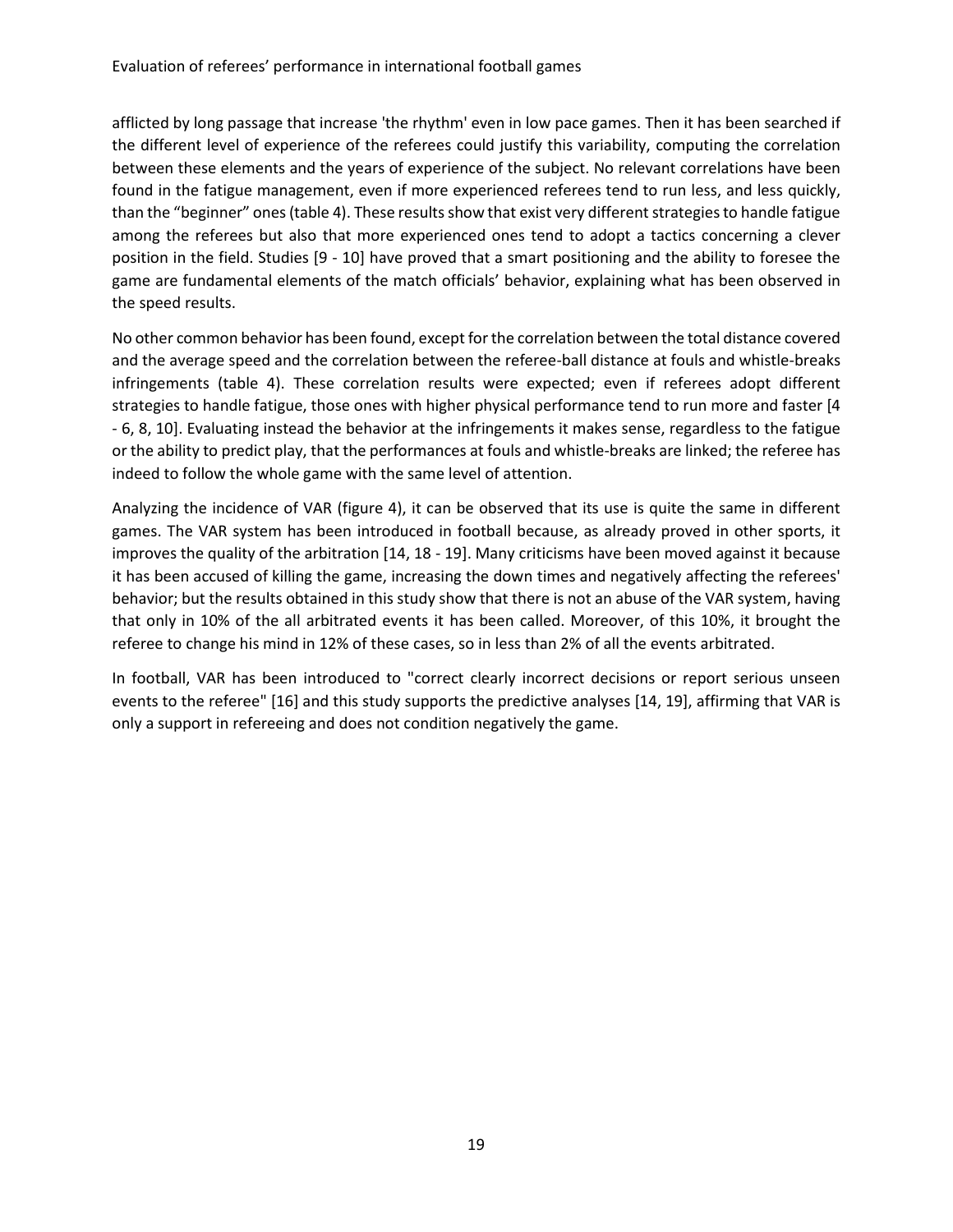## <span id="page-19-0"></span>References

[1] IFAB, "The Laws of the game". [\[https://www.theifab.com/laws\]](https://www.theifab.com/laws), IFAB website, 2019.

[2] FIFA Executive Committee, "Regulations on the Organization of Refereeing in FIFA Member Associations", 2010 Mar.

[3] Ceper C., Gavazzi N., and Mertens U., "Interview with star soccer referee Pierluigi Collina". THE FOCUS. Vol X/1: 46- 49. 2017, Jan 1.

[4] Krustrup P et al., "Activity profile and physical demands of football referees and assistant referees in international games". J Sports Sci. 2009 Sep; 27(11), 1167-1176, DOI: 10.1080/02640410903220310.

[5] Helse W. and Bultynck JB., "Physical and perceptual-cognitive demands of top-class refereeing in association football". J Sport Sci. 2004 Feb; 22(2): 179-189. DOI: 10.1080/02640410310001641502.

[6] Castagna C., Abt G., D'ottavio S., "Physiological aspects of soccer refereeing performance and training.". Sports Med. Jul 2007; 37(7): 625-46. DOI: 10.2165/00007256-200737070-00006.

[7] Weston M. at al., "Science and medicine applied to soccer refereeing: an update." Sports Med. 2012 Jul; 42(7):615-31. DOI: 10.2165/11632360-000000000-00000.

[8] Mallo J., Navarro E., García-Aranda JM., Gilis B., Helsen W., "Activity profile of top-class association football referees in relation to performance in selected physical tests." J Sports Sci. 2007 May; 25(7): 805-13. DOI: 10.1080/02640410600778602.

[9] Slack AL., Maynard IW., Butt J., Olusoga P., "Factors Underpinning Football Officiating Excellence: Perceptions of English Premier League Referees". J App Sport Psych. 2013 Jul; 25(3): 298-315. DOI: 10.1080/10413200.2012.726935.

[10] Krustrup P. et al., "Activity profile and physical demands of football referees and assistant referees in international games". J Sport Sci. 2009 Sept; 27(11): 1167–1176. DOI: 10.1080/02640410903220310.

[11] UEFA, "Refereeing". [[https://www.uefa.com/insideuefa/protecting-the](https://www.uefa.com/insideuefa/protecting-the-game/refereeing/index.html)[game/refereeing/index.html\]](https://www.uefa.com/insideuefa/protecting-the-game/refereeing/index.html) UEFA website. 2019 Jun.

[12] FIFA, "Law of the Game 2012/2013". FIFA website. 2012.

[13] Li Y., Dore A., Orwell J., "Evaluating the Performance of Systems for Tracking Football Players and Ball". 2005 IEEE International Conference on Video and Signal Based Surveillance (AVSS'05), 15-16 Sept 2005, Como, Italy. DOI: 10.1109/AVSS.2005.1577342.

[14] Kidd R., "The Research That Changed Soccer: How Controversial VAR Joined The Beautiful Game". Forbes. Jul 24, 2018. [\[https://www.forbes.com/sites/robertkidd/2018/07/24/the-research-that](https://www.forbes.com/sites/robertkidd/2018/07/24/the-research-that-changed-soccer-how-controversial-var-joined-the-beautiful-game/#33666eec35fb)[changed-soccer-how-controversial-var-joined-the-beautiful-game/#33666eec35fb\]](https://www.forbes.com/sites/robertkidd/2018/07/24/the-research-that-changed-soccer-how-controversial-var-joined-the-beautiful-game/#33666eec35fb).

[15] Mirror Sport. "Big debate: Has VAR made a positive or negative impact at World Cup 2018?". Mirror Sport. Jun 26, 2018. [\[https://www.mirror.co.uk/sport/football/news/big-debate-var-made-positive-](https://www.mirror.co.uk/sport/football/news/big-debate-var-made-positive-12793420)[12793420\]](https://www.mirror.co.uk/sport/football/news/big-debate-var-made-positive-12793420).